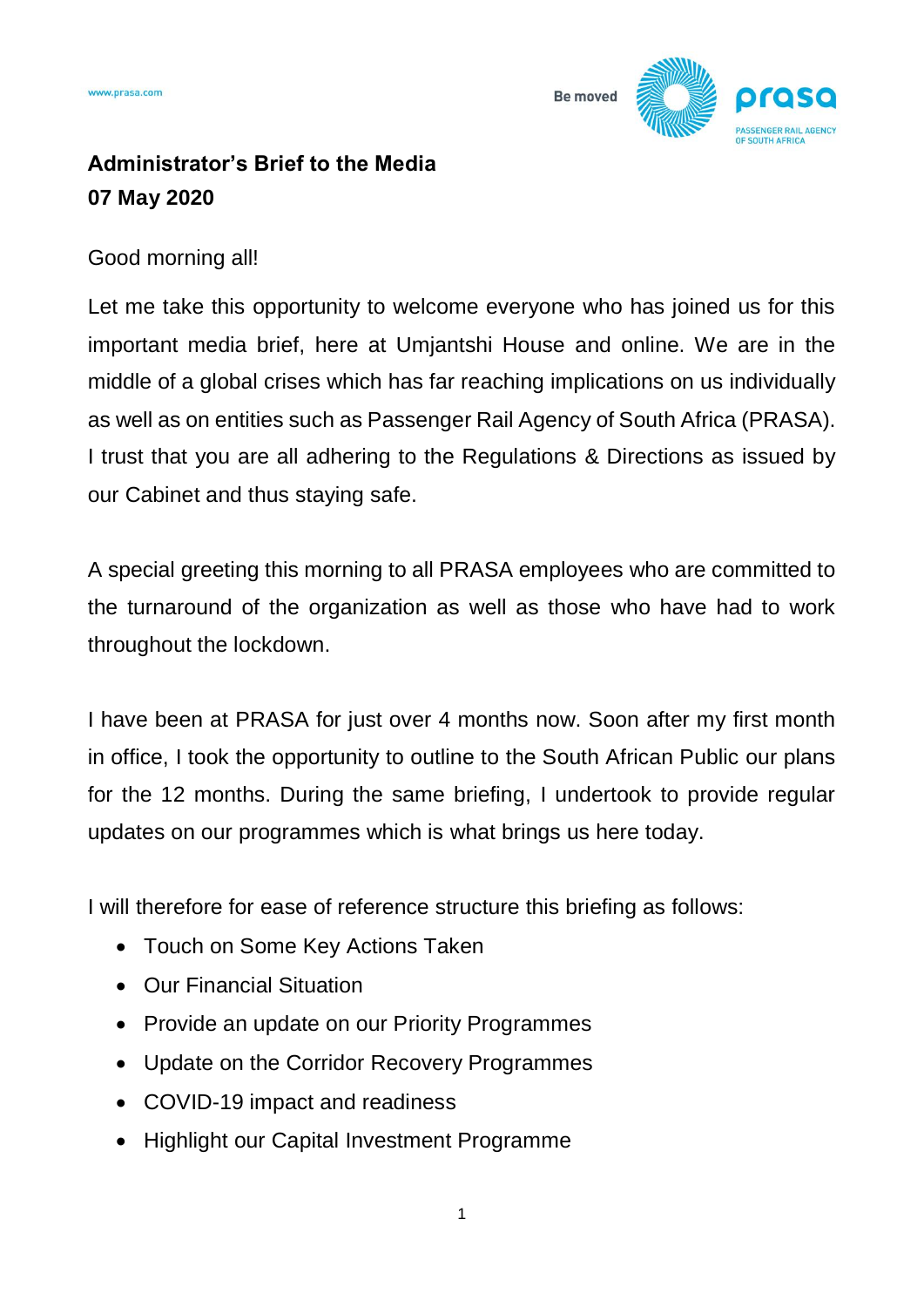### *So, let me begin…*

In January after my assessment of PRASA, I characterized it as a broken business. This, I indicated was largely due to the **Systematic Erosion** of value, the business had experienced over a number of years. I then made the commitment that we as PRASA officials, **do not have a choice** but to bring a **Semblance of Order** to this important institution, whilst striving to **deliver Value to our customers**. Towards this end, I must say that we are registering steady progress but there remains a lot of work to be done, as I will demonstrate during the course of this briefing.

#### **KEY ACTIONS TAKEN**

Allow me first to update you on a few key actions that we have taken to ensure that we set the foundations for stability in this organization. We have set up a robust **EXCO Structure** that meets every two weeks since January. EXCO is supported by **5 Sub-Committees** that also convene bi-weekly in order to feed into the EXCO agenda. You will note during this briefing that the progress update is structured along these Sub-Committees. I raise this here as it is a fundamental requirement for instilling **proper Governance** at PRASA, which had for all intents and purposes been compromised over the last few years.

As alluded to in January, I have now bolstered the office of the Administrator by appointing a team of seasoned **Technical Advisors**. These professionals hail from Government Departments, a State Research Institution and industry. These Technical Advisors and their focus areas are as follows:

- Finance Mr. Krishna Govender CA (SA)
- Supply Chain Management Mr. Willie Mathebula (National Treasury)
- Legal Advisory Mr. Sifiso Simelane (Department of Transport)
- Stakeholder Management, Communication & Business Performance Ms. Phelisa Nkomo (Economist)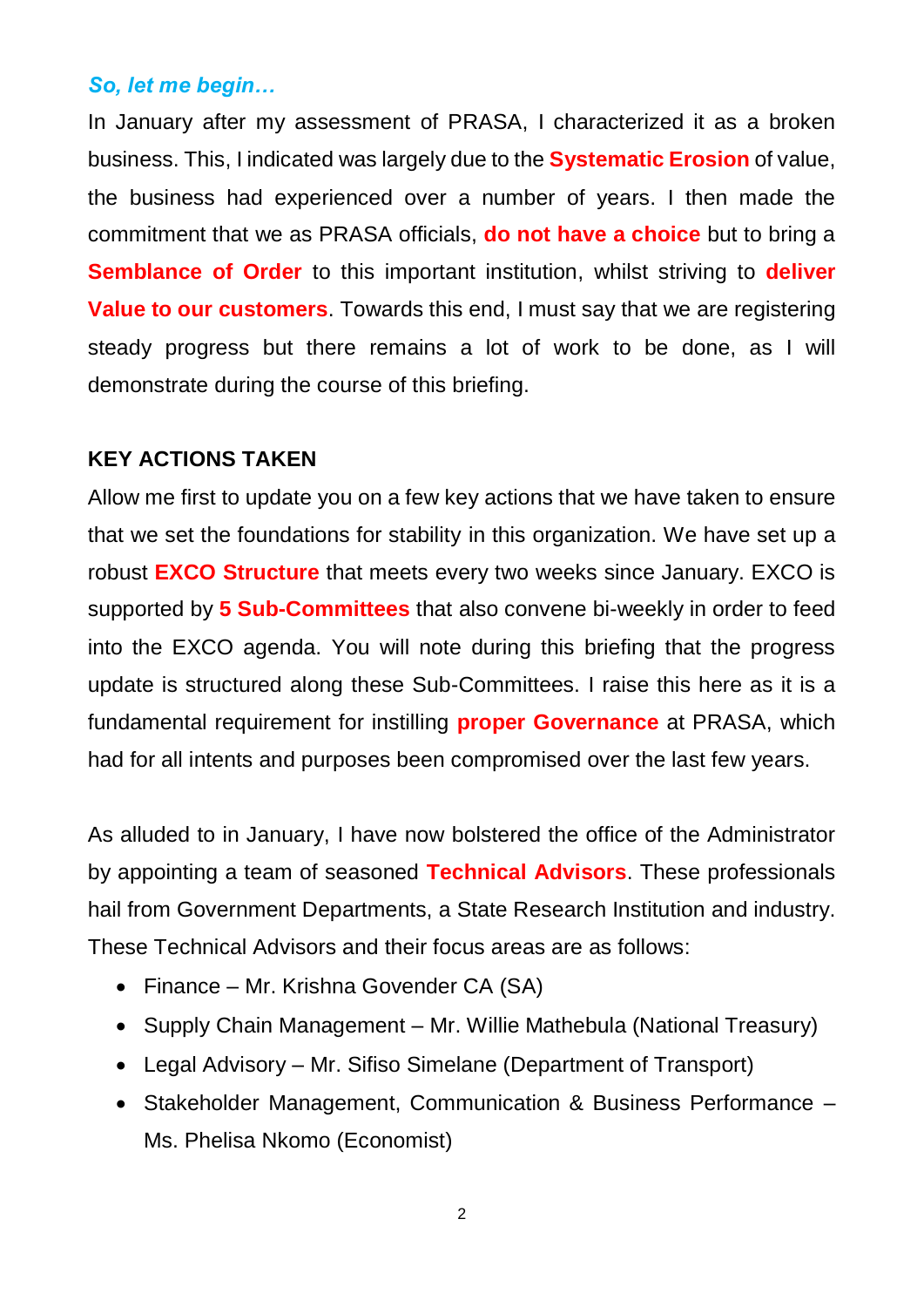- Rail & Bus Operations Dr. Mathetha Mokonyama (Transportation Engineer: CSIR)
- Technical & Engineering Mr. Themba Camane (Civil Engineer)

These professionals have also strengthened EXCO capacity as there were a number of deficiencies at this level.

We have also triggered a number of key **Partnerships** which seek to build strong operational relationships with other entities of State that we interface with. Some of those worth a mention here are the following:

## **Transnet**

- Historically there have been a number of unresolved issues between Transnet and PRASA, since the separation of passenger services from Transnet. This has had a detrimental effect on both parties as a result. Recently, the CEO of Transnet and I met and we have set up a number of workstreams, that are focusing on mutually agreed business critical areas and these are Technical, Operations, Property and Assets Manufacturing and Commercial.
- This process is going to strengthen the operational areas between our entities and I'm confident that our collaboration will be for the benefit of the South African public.

### **Eskom**

 Eskom plays a very important role in our economy and one of those is to provide energy to our trains. Furthermore, there are a number of common areas that require us to join forces such as cable theft as well technical assessments and monitoring of substations. The CEO of Eskom and I have agreed to work together and we have set up a number of workstreams that will enhance our synergies.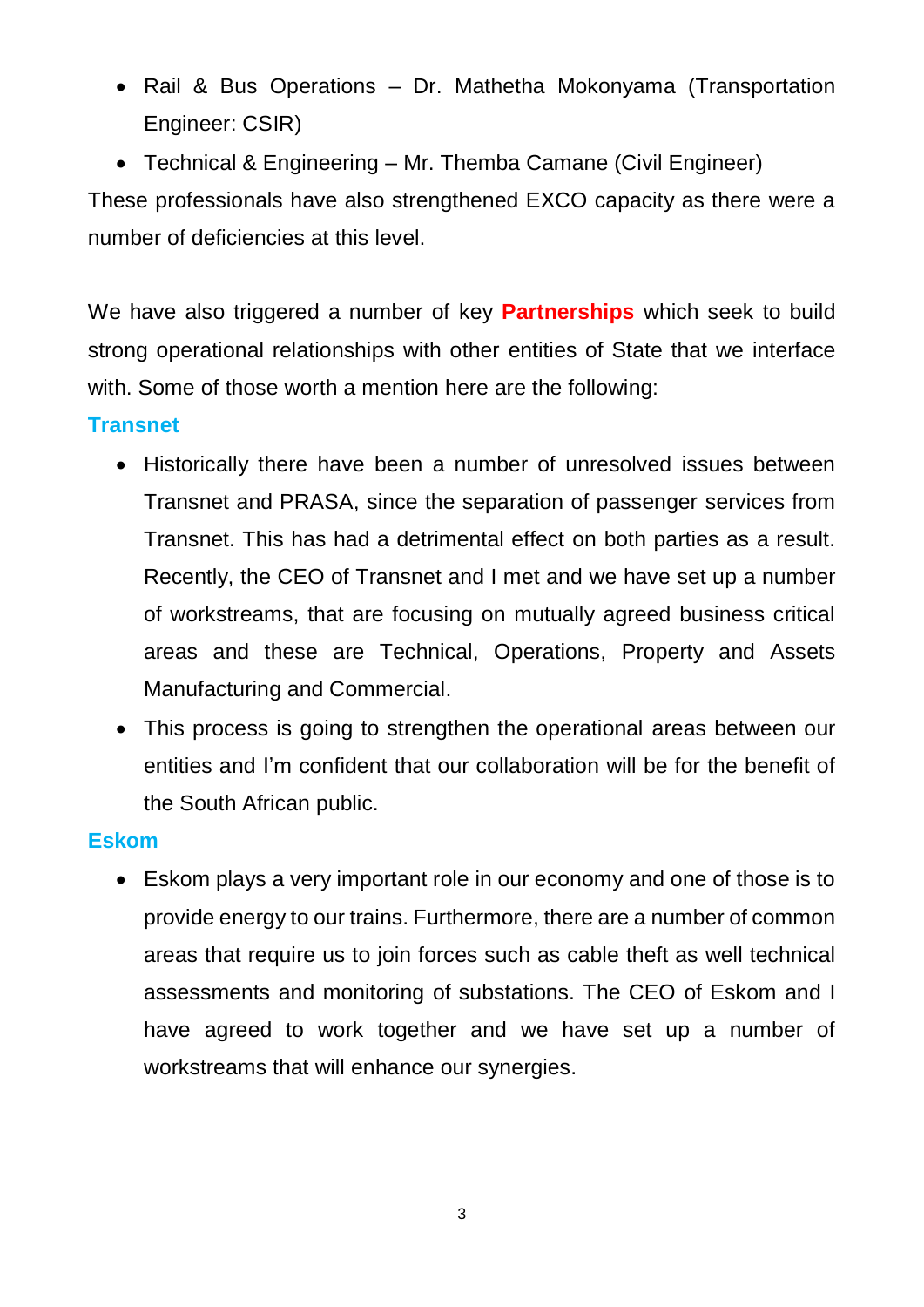### **SAPS**

- With regards to enhancing our security capability, we have engaged the South African Police Service (SAPS) with the purpose of strengthening our relationship, as per the MOU we entered into in 2019. As such, they will be a force multiplier in our environment through some special operations. It is important to emphasize that PRASA's rail and station infrastructure serves as an enabler to various economic sectors. It therefore goes without saying that it is in all our interests to protect these assets of national importance. There are arrests that we have managed to effect over the past few weeks and this is testament to some of the hard working colleagues in our security service at PRASA, and the respective communities that have been of assistance. We are going to escalate efforts to keep these unscrupulous criminals away from our assets and those that do happen to lay their hands on our infrastructure will experience the full might of the law.
- We appeal to community members to continue working with us in exposing these criminal elements for the benefit of protecting our national assets.

It is noteworthy to mention that as promised, we have moved to institute **consequence management** on a number of matters cited in various investigation reports at PRASA. To this end, we have instituted charges and suspended 12 senior members who will be undergoing disciplinary action soon. Where instances of possible corruption arise, these will be promptly handed over to the National Prosecuting Authority (NPA) for processing. Furthermore, there are still a number of matters that are being processed by ourselves, the Special Investigations Unit (SIU) as well as the Directorate for Priority Crime Investigations (DCPI) better known as the Hawks. Announcements will be made as progress is registered on these matters.

4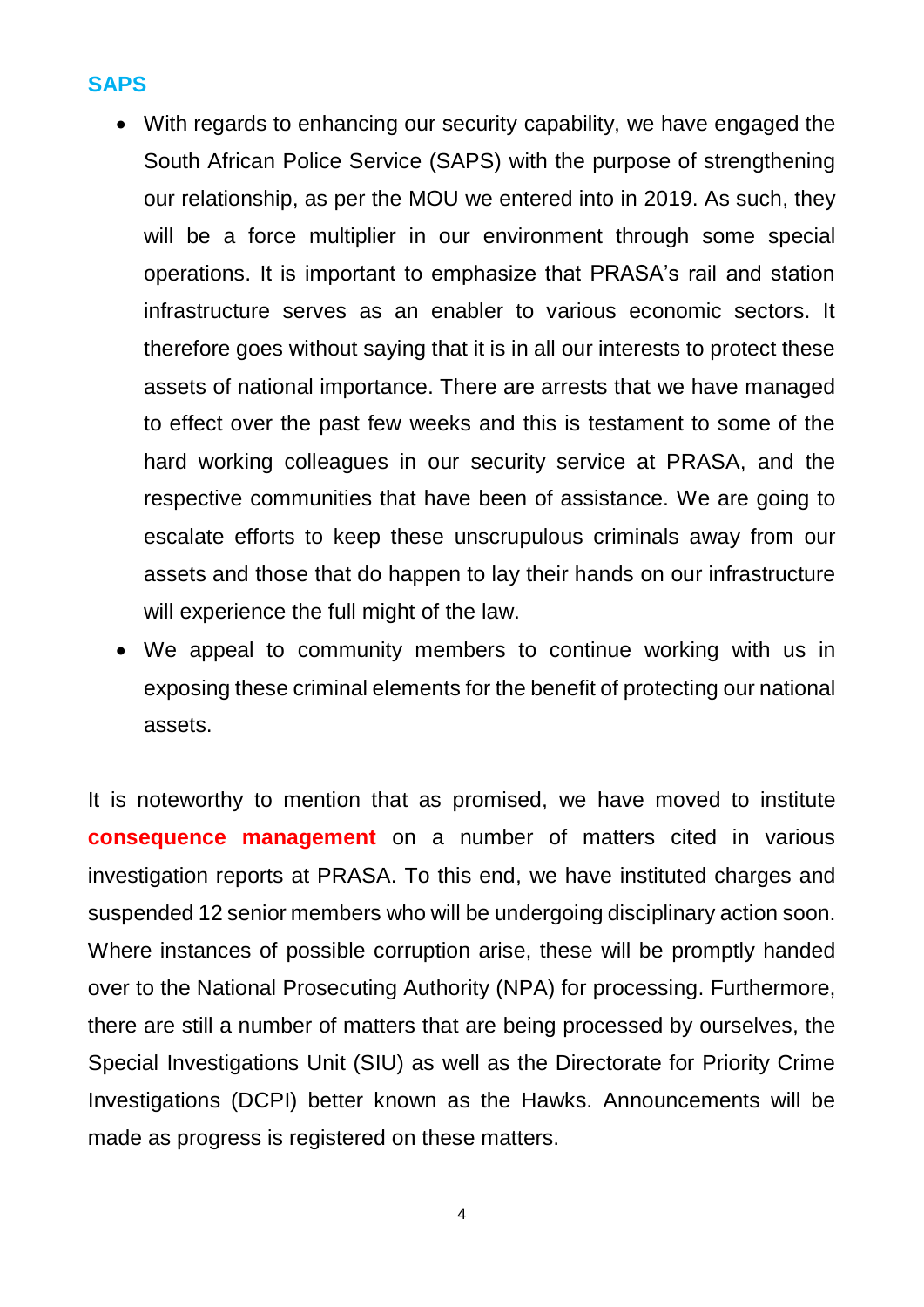I take pleasure in indicating that whilst there have been quite a number of vacancies at **Executive level,** we have completed the process of filling most of these. Over the last two months, we have undertaken a fairly rigorous process of identifying and assessing suitable candidates. We will in the course of this month make announcements for the following positions:

- PRASA Rail CEO
- PRASA Tech CEO
- Autopax CEO
- Chief Information Officer
- Company Secretary

Stability at Executive level will further enhance our turnaround efforts and thus ensure the sustainability of PRASA.

# **FINANCIAL SITUATION**

I deem it important to remind the South African public of our challenging financial situation. PRASA essentially has four streams that make up its revenue and these are:

- Rail fare revenue
- Bus fare revenue
- Rental income
- Operating subsidy

Over the past 10 years, we have seen a **steady and sharp decline in fare revenue** which has necessitated an increase in the operating subsidy. On the other hand, our **expenses have increased** unabated. From this one can glean that the organization was always faced with an unavoidable cash crunch at some point.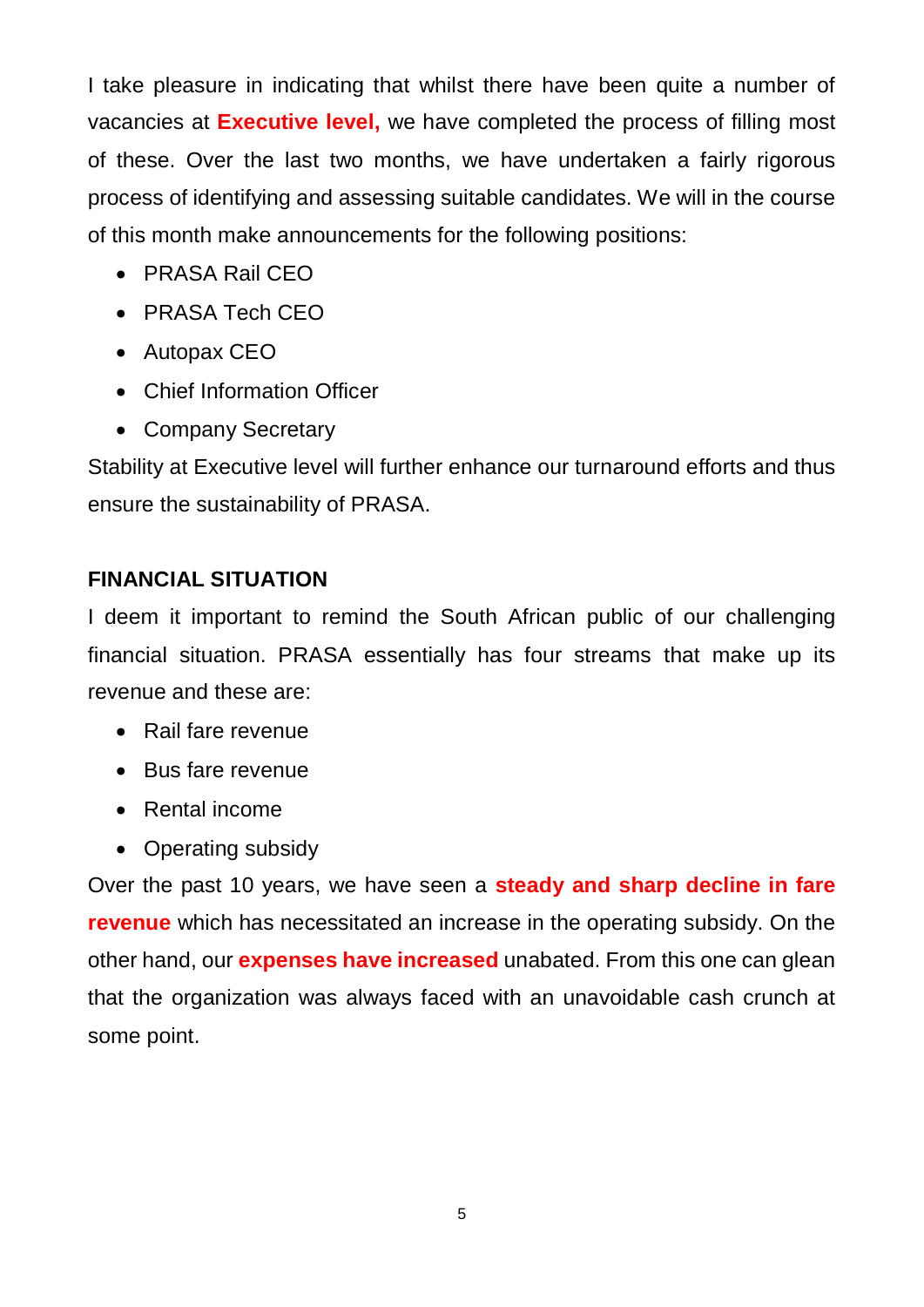

This ladies and gentlemen is the dire situation we are earnestly working on arresting and thus seeking to reverse. As we work on initiatives aimed at improving revenue over time, it is of primary importance that we reduce unnecessary costs. Towards this end, we are paying particular attention to the following cost items:

- Overtime
- Allowances
- Casual/Risk labour pool
- Fleet usage related costs fuel, maintenance, etc.
- Train operations costs which are variable, but also with regards to fixed costs where we can negotiate elimination, reduced rates or deferrals
- Traction/Energy related costs
- Municipal related costs
- Any ticket sales/office related costs
- Negotiating reduced rentals for leased properties or deferral
- Training
- Travel and accommodation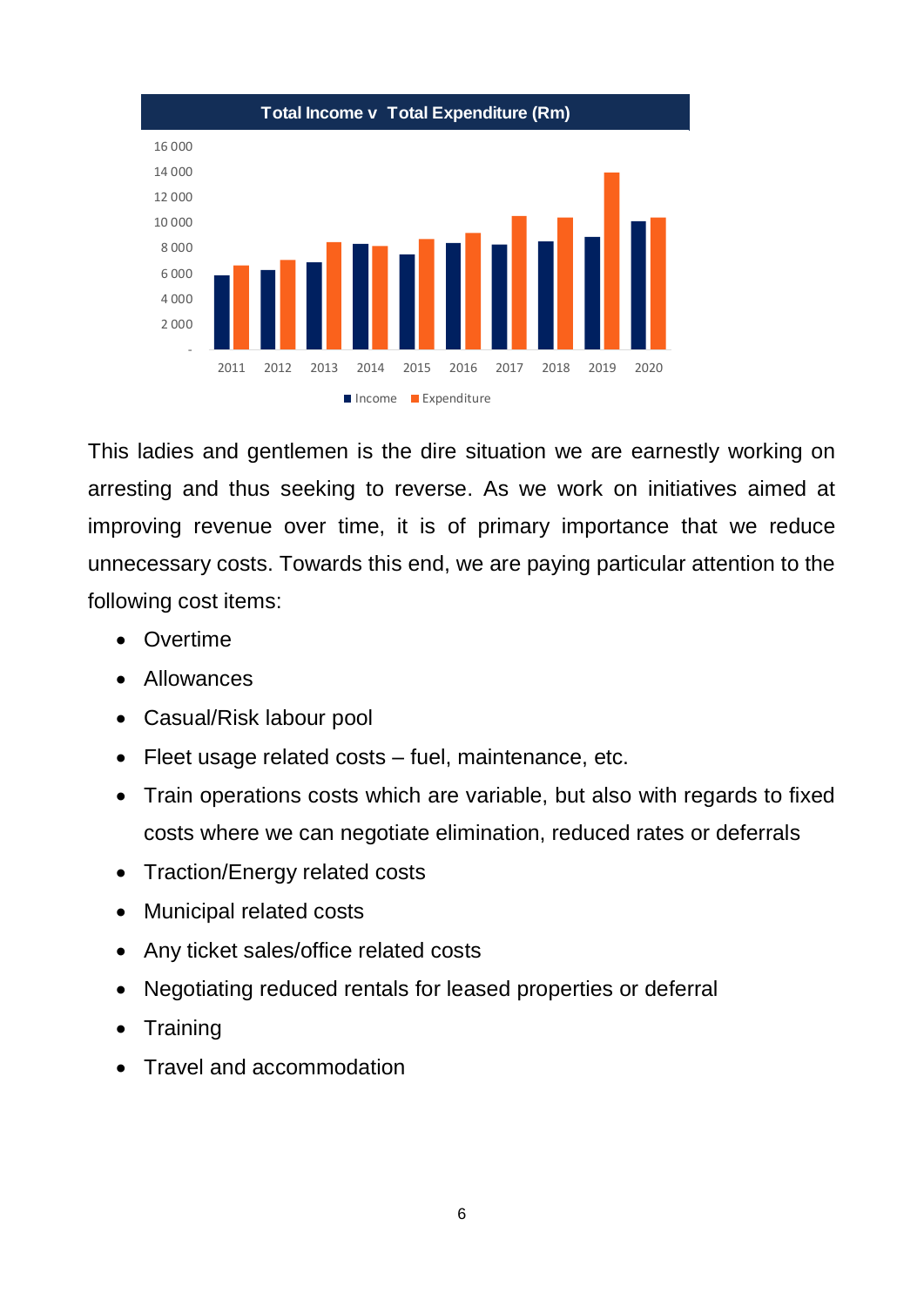Furthermore, it has become an accepted practice at PRASA to budget for a deficit. The process I have outlined above seeks to change this unacceptable budgeting culture and this is one of the very important elements towards creating a sustainable business model.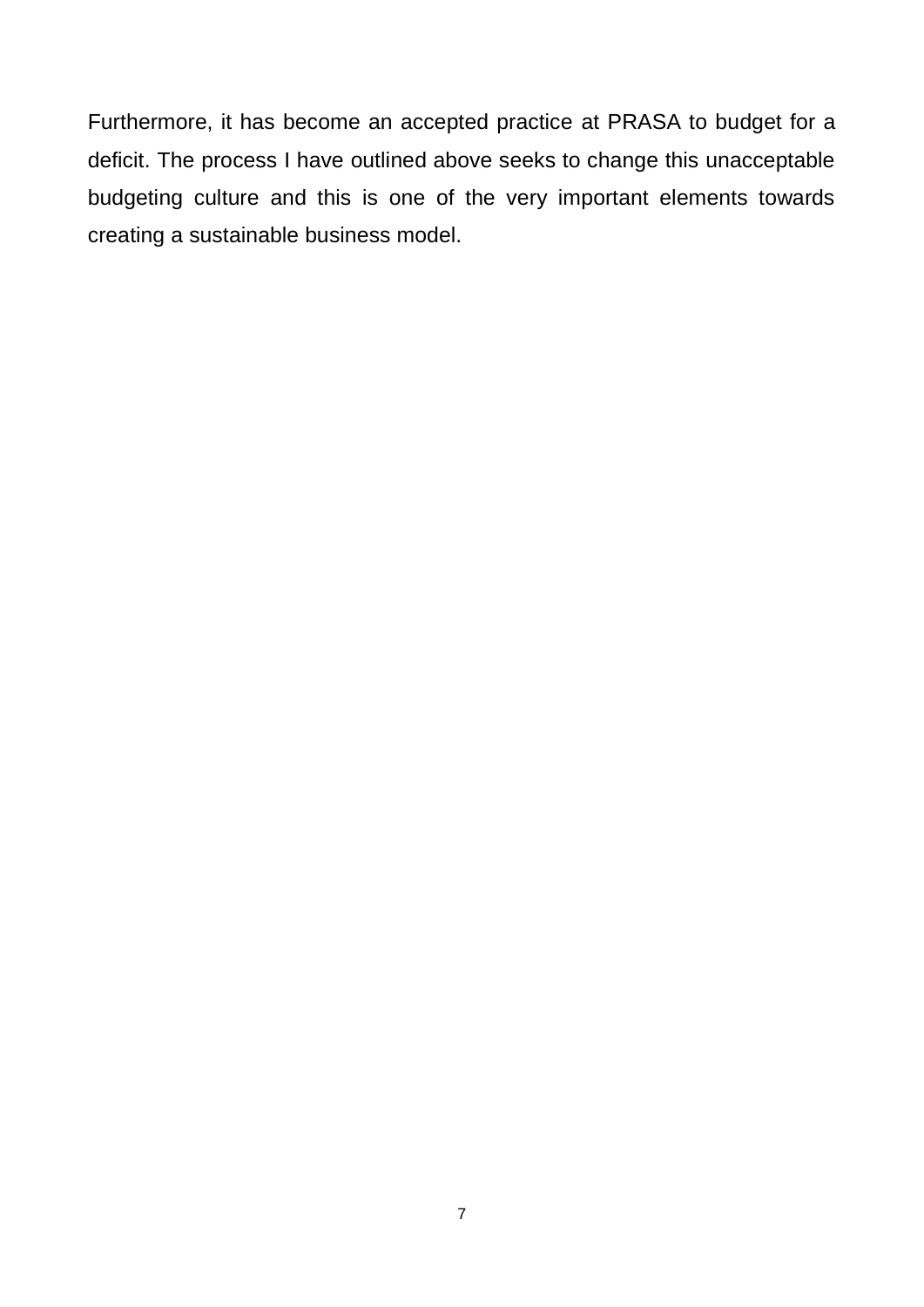*Let me now turn to the plan*

## **TURNAROUND PLAN**

During my presentation to the media on 15 January 2020, I outlined the turnaround plan which I structured into **three execution periods,** with the rallying themes being;



I will now provide an update on the priority programmes as outlined in the plan beginning with the 3-month and then moving on to the 6-month period.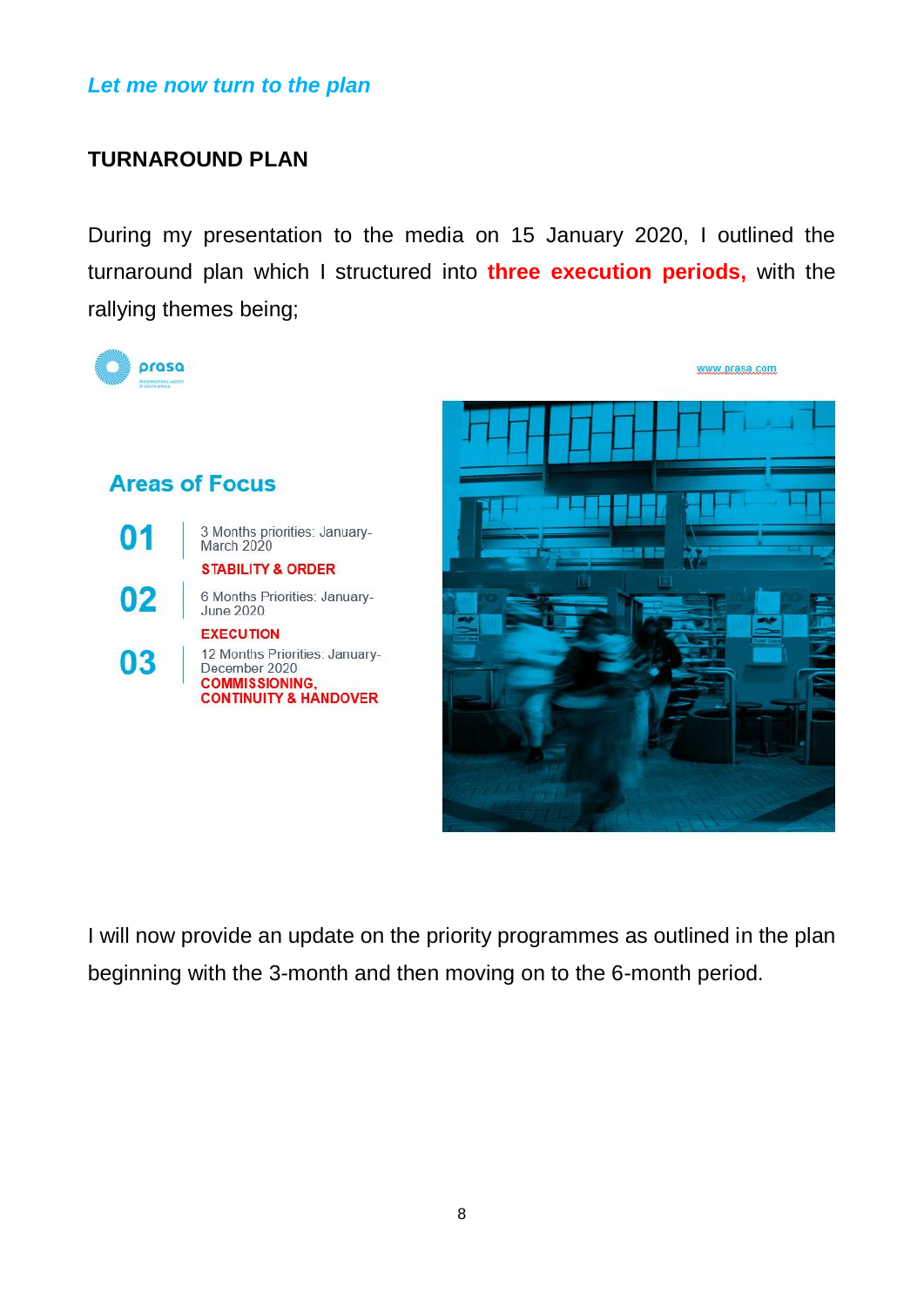# **PRIORITY PROGRAMMES: 3-months**

|                                            | <b>Service Recovery</b>                            |  |  |
|--------------------------------------------|----------------------------------------------------|--|--|
| Delivery of Critical Components.           | We<br>receiving<br>critical<br>been<br>have        |  |  |
|                                            | components particularly in the Gauteng             |  |  |
|                                            | region and we will be advertising a more           |  |  |
|                                            | comprehensive tender by Mid-June 2020.             |  |  |
| Rolling Stock Renewal Programme. 5-6       | 4 new trains have been provisionally               |  |  |
| Trains provisionally accepted (Jan - Mar). | accepted from the Local Factory during the         |  |  |
|                                            | January - March 2020 period.                       |  |  |
| Develop Passenger Service Charter.         | 2013 Passenger Service Charter has been            |  |  |
|                                            | redrafted and approved by EXCO. We are             |  |  |
|                                            | now in the process of rolling it out.              |  |  |
|                                            | <b>Revenue Enhancement &amp; Cost Containment</b>  |  |  |
| New Operating Model and Organisational     | The operating model review has confirmed           |  |  |
| Structure to be developed by in-house      | structural impediments that have worsened          |  |  |
| team.                                      | since PRASA creation in 2009. By design            |  |  |
|                                            | PRASA delivers its mandate inefficiently           |  |  |
|                                            | across divisions and subsidiaries. Strong          |  |  |
|                                            | internal focus has also stunted value              |  |  |
|                                            | creation for customers and stakeholders.           |  |  |
|                                            | operating model<br>review to<br><b>The</b><br>date |  |  |
|                                            | suggests streamlining<br>of functions<br>to        |  |  |
|                                            | service delivery and revenue generation            |  |  |
|                                            | mandates through removal of duplicated             |  |  |
|                                            | efforts,<br>strengthening<br>regions,              |  |  |
|                                            | accountability<br>through<br>measurable            |  |  |
|                                            | performance to enforce service value chain.        |  |  |
|                                            | Final recommendations are due at the end           |  |  |
|                                            | of May 2020.                                       |  |  |
|                                            |                                                    |  |  |
|                                            |                                                    |  |  |
|                                            |                                                    |  |  |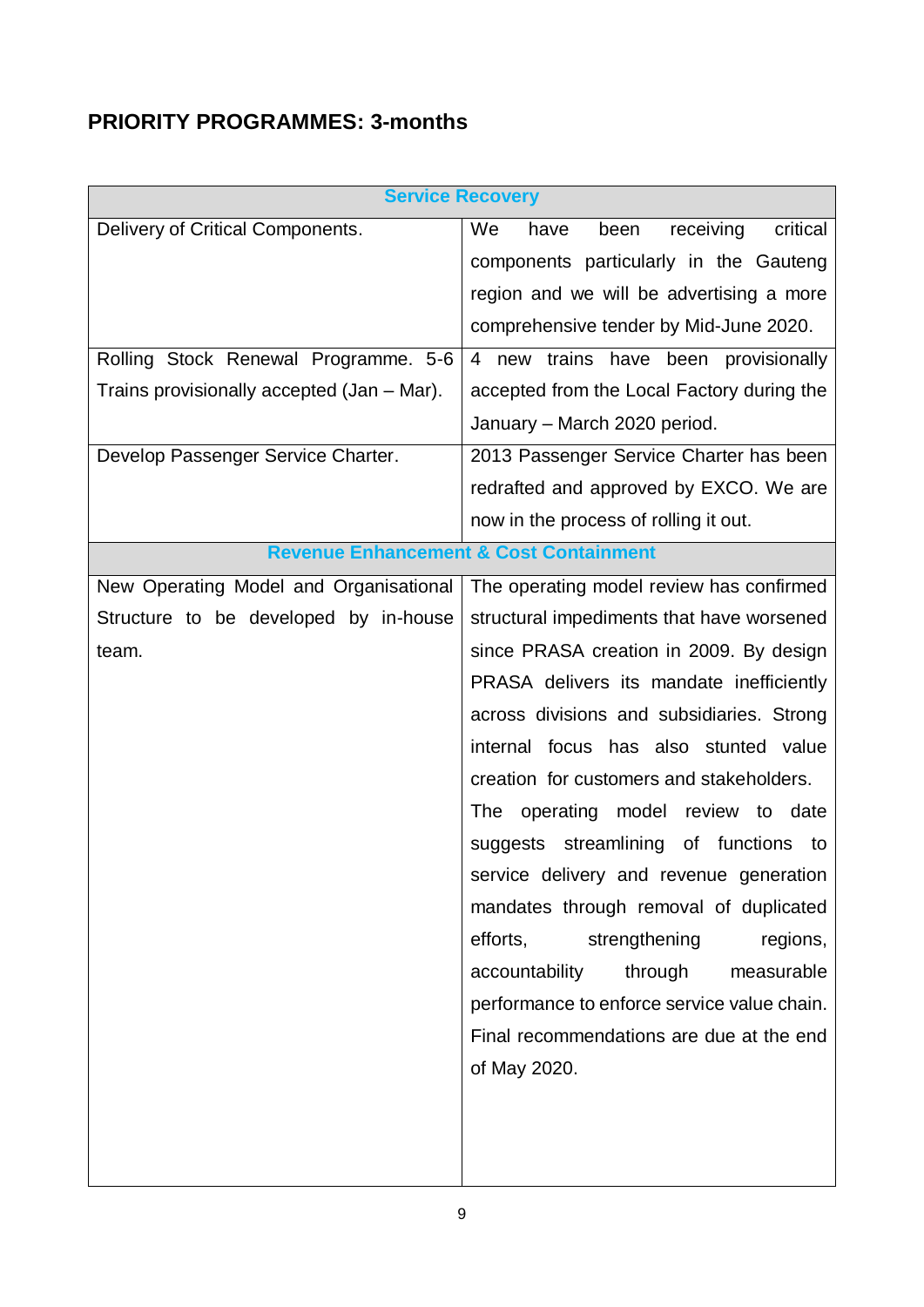| <b>Capital Programme &amp; Modernisation Acceleration</b> |                                               |  |
|-----------------------------------------------------------|-----------------------------------------------|--|
| National Station Upgrades - Cape Town                     | Parade Concourse is delayed however the       |  |
| Station Tenant installation Project.                      | project is 69% complete.                      |  |
| Reviewing of Enterprise<br>Programme                      | The EPMO Plan has been developed and          |  |
| Management Office.                                        | approved by EXCO. This is being rolled out    |  |
|                                                           | and will ensure close monitoring of project   |  |
|                                                           | delivery.                                     |  |
| <b>Safety &amp; Security</b>                              |                                               |  |
| uniform clothing for<br>security  <br>Source              | Specifications have been compiled for Bid     |  |
| personnel.                                                | Specification Committee in preparation for    |  |
|                                                           | tender advertisement.                         |  |
| Develop Security Strategy.                                | The Security Strategy aimed at Integrated     |  |
|                                                           | Security Management has been developed.       |  |
|                                                           | I have further appointed Brigadier General    |  |
|                                                           | Tebogo Rakau (retired), to lead<br>and        |  |
|                                                           | stabilise the Security Department.            |  |
| <b>Governance</b>                                         |                                               |  |
| Update all policies.                                      | Policies that have been developed and         |  |
|                                                           | approved by EXCO include:                     |  |
|                                                           | Supply Chain Management,<br>Fraud<br>&        |  |
|                                                           | Corruption Prevention Policy, Fraud<br>&      |  |
|                                                           | Prevention Plan, 3-year Internal Audit Plan,  |  |
|                                                           | Internal Audit Policy, Lifestyle and Audit,   |  |
|                                                           | Ethics, Incapacity, Overtime, Recruitment     |  |
|                                                           | Selection,<br>Disposal,<br>and<br>Asset       |  |
|                                                           | Management,<br>Workload<br>Competency         |  |
|                                                           | Planning, Human Factors Management            |  |
|                                                           | Policy,<br>Disciplinary Policies., Property   |  |
|                                                           | Leasing Policy, Security Policy and Charter,  |  |
|                                                           | Declaration of Interest Policy, Legal Policy, |  |
|                                                           | Policy<br>Development<br>and<br>Approval      |  |
|                                                           | Framework and Delegation of Authority         |  |
|                                                           | Framework.                                    |  |
|                                                           |                                               |  |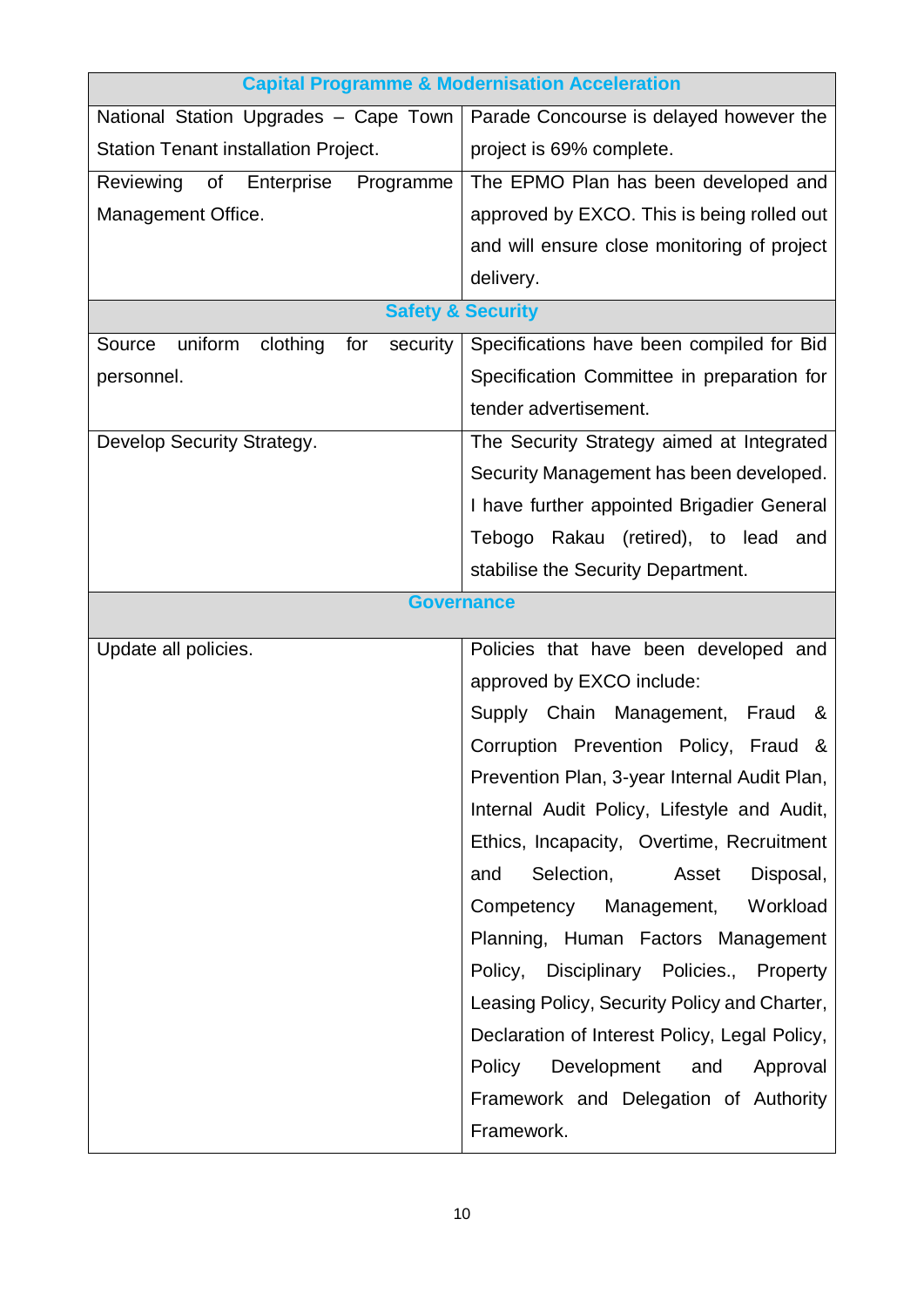|                                              | Review of policies is being conducted as      |  |  |
|----------------------------------------------|-----------------------------------------------|--|--|
|                                              | and when gaps are identified.                 |  |  |
| Implement controls through the activation of | Specifications have been compiled for Bid     |  |  |
| dormant SAP modules.                         | Specification Committee in preparation for    |  |  |
|                                              | tender advertisement. Modules<br>to be        |  |  |
|                                              | implemented include Real Estate, Plant        |  |  |
|                                              | Project<br>Maintenance,<br>Management,        |  |  |
|                                              | <b>Employee Self Service and Recruitment.</b> |  |  |
| Track and attend to audit findings in        | I have approved for implementation, a         |  |  |
| particular repeat findings.                  | fundamental structural intervention that      |  |  |
|                                              | reports to my Office that will ensure         |  |  |
|                                              | management responses to Audit findings:       |  |  |
|                                              | Are dealt with as part of a root cause        |  |  |
|                                              | analysis                                      |  |  |
|                                              | Are complete in terms of key control          |  |  |
|                                              | points<br>applied<br>against<br>a             |  |  |
|                                              | standardised<br>internal<br>control           |  |  |
|                                              | framework                                     |  |  |
|                                              | Identify accountable executives and           |  |  |
|                                              | aligned<br>process<br>owners,<br>to           |  |  |
|                                              | performance<br>and<br>consequence             |  |  |
|                                              | management                                    |  |  |
|                                              | Undergo<br>quality<br>a<br>assurance          |  |  |
|                                              | process                                       |  |  |
| Panel of Service Providers<br>Set-up<br>to   | Specifications have been compiled for Bid     |  |  |
| provide capacity to Capital Programme        | Specification in preparation for tender       |  |  |
| implementation.                              | advertisement.                                |  |  |
| Conduct lifestyle audits on all employees in | 186 names of Senior PRASA employees           |  |  |
| finance, supply chain and the top 300 of     | have been provided to SSA for Vetting         |  |  |
| PRASA management employees.                  | which will include Lifestyle Audits. These    |  |  |
|                                              | comprise of the following:                    |  |  |
|                                              | <b>Group Executives;</b>                      |  |  |
|                                              | Subsidiary & Divisional CEOs;                 |  |  |
|                                              | General Managers;                             |  |  |
|                                              | <b>Regional Managers;</b>                     |  |  |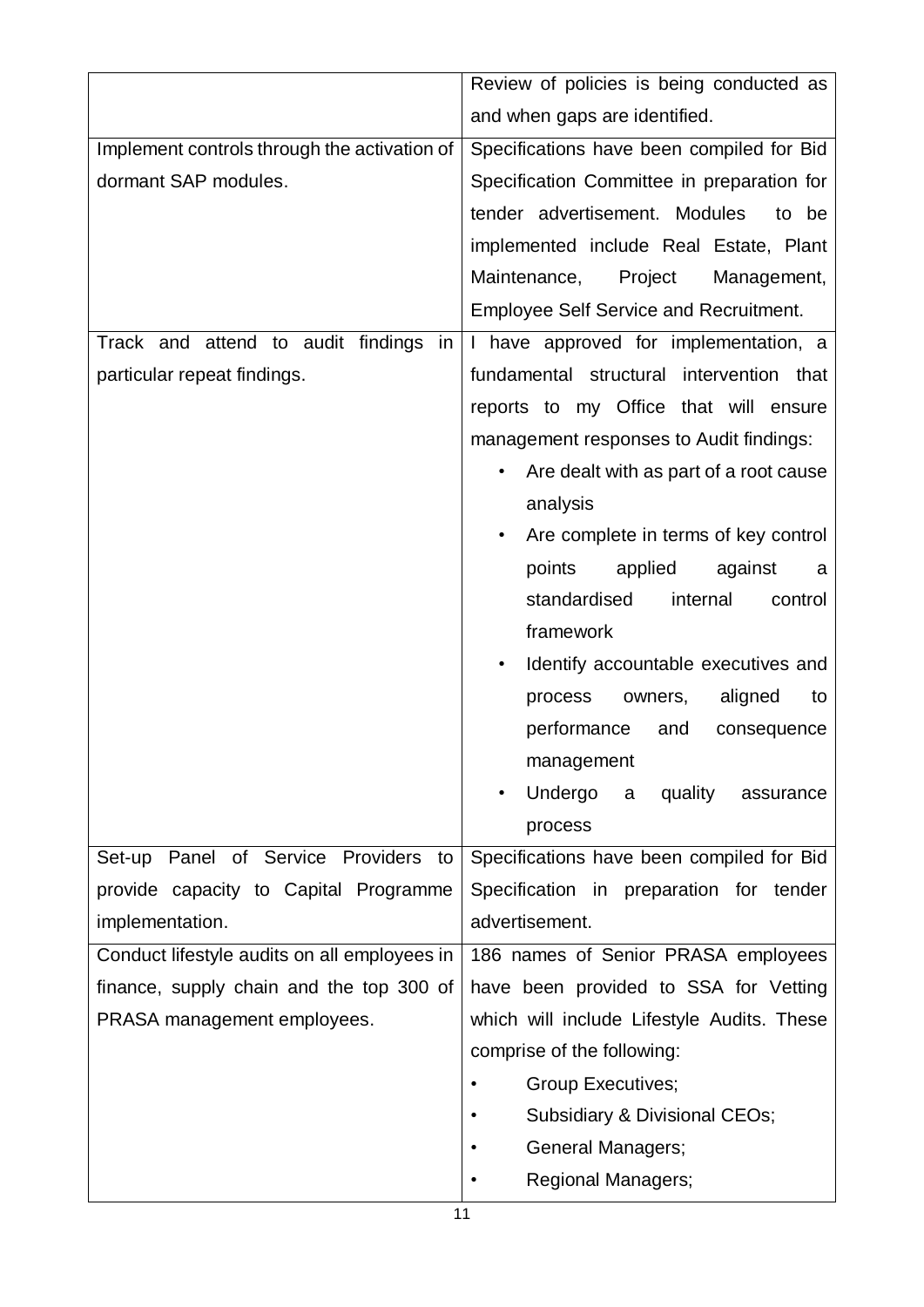|                                            | Senior & Executive Managers;<br>$\bullet$           |
|--------------------------------------------|-----------------------------------------------------|
|                                            | <b>Company Secretariat;</b>                         |
|                                            | Internal Audit;                                     |
|                                            | We have provided office space for SSA to            |
|                                            | undertake<br>this<br>exercise<br>and<br>are         |
|                                            | experiencing some delays with the advent            |
|                                            | of COVID-19.                                        |
| <b>Ensure</b><br>consequence<br>management | 27 Matters currently under investigation by<br>is   |
| instituted.                                | the SIU.                                            |
|                                            | <b>SIU</b><br>currently<br>is<br>assisting<br>The l |
|                                            | PRASA to collect evidence to effect                 |
|                                            | internal disciplinary matters due to                |
|                                            | lack of capacity internally.                        |
|                                            | Six (6) Senior and Executive matters                |
|                                            | currently<br>under<br>investigation,                |
|                                            | lockdown created an impediment on                   |
|                                            | face to face investigator interviews.               |
|                                            | Twelve (12) Senior Managers' have                   |
|                                            | (9)<br>been<br>suspended<br>charged).               |
|                                            | Process in place with SCM to appoint                |
|                                            | a panel to start disciplinary process.              |
|                                            | Four (4) Senior Managers'                           |
|                                            | disciplinary<br>matters are awaiting                |
|                                            | sanction from appointed attorneys.                  |
|                                            | The HAWKS are working on 23 PRASA                   |
|                                            | matters and are in the process of collating         |
|                                            | information, 16 matters have been sent on           |
|                                            | 5 May 2020 by the HAWKS to the NPA                  |
|                                            | Specialized<br>Commercial<br>Crime<br>Court         |
|                                            | (SCCC), Johannesburg for allocation. Two            |
|                                            | Matters will be sent to the NPA Specialized         |
|                                            | Commercial Crime Court (SCCC) on Friday,            |
|                                            | 8 May 2020.                                         |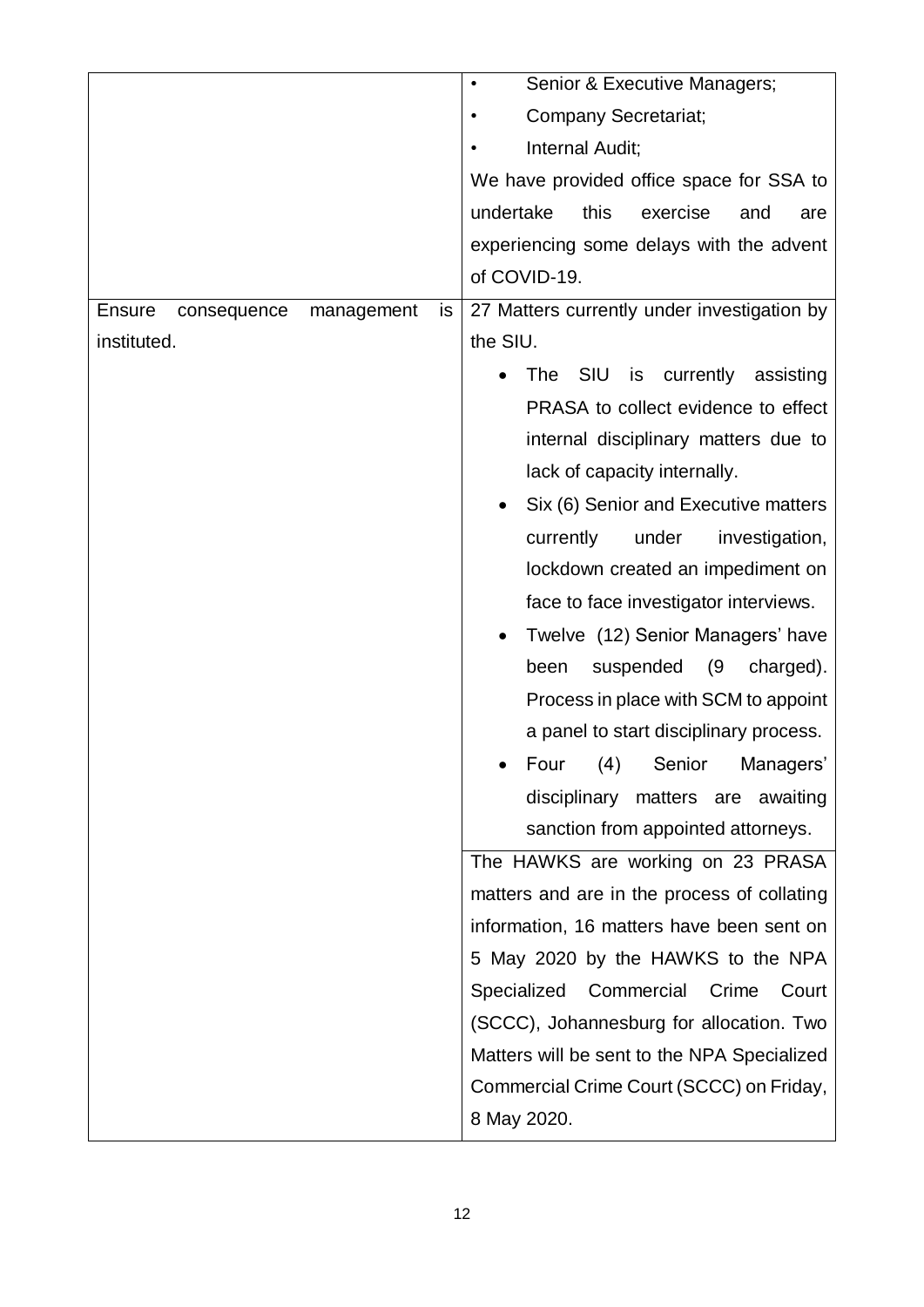| <b>Ensure</b> | consequence | management | is | <b>CCMA</b>                                      |
|---------------|-------------|------------|----|--------------------------------------------------|
| instituted.   |             |            |    | All PRASA matters at the CCMA<br>$\bullet$       |
|               |             |            |    | have been suspended during the                   |
|               |             |            |    | Lockdown. There are 58 cases at the              |
|               |             |            |    | CCMA, some Conciliations, some                   |
|               |             |            |    | Arbitrations and some Pre-dismissal              |
|               |             |            |    | Arbitrations                                     |
|               |             |            |    | CCMA issued an advisory on 1 May<br>$\bullet$    |
|               |             |            |    | 2020, stating that it is not an                  |
|               |             |            |    | essential service and therefore its              |
|               |             |            |    | offices will remain closed. Users and            |
|               |             |            |    | stakeholders can therefore<br>not                |
|               |             |            |    | access any of the CCMA offices.                  |
|               |             |            |    | <b>Labour Court</b>                              |
|               |             |            |    | PRASA has 49 matters at the Labour<br>$\bullet$  |
|               |             |            |    | Court, at various stages.                        |
|               |             |            |    | Matters are pending, awaiting dates<br>$\bullet$ |
|               |             |            |    | for hearings                                     |

# **PRIORITY PROGRAMMES: 6-months**

| <b>Service Recovery</b>              |                                              |  |
|--------------------------------------|----------------------------------------------|--|
| Implement Cashless Ticketing.        | Specifications for the appointment of the    |  |
|                                      | service provider have been compiled for      |  |
|                                      | Bid Specification Committee in preparation   |  |
|                                      | for tender advertisement.                    |  |
| <b>Automatic Fare Collection.</b>    | Market analysis on available systems is      |  |
|                                      | being conducted. A benchmark is exercise     |  |
|                                      | is being conducted with Gautrain and other   |  |
|                                      | international rail operators.                |  |
| Integration of Rail and Bus Service. | Short-term recovery plan for Autopax has     |  |
|                                      | been completed and approved by EXCO. A       |  |
|                                      | longer term positioning strategy for Autopax |  |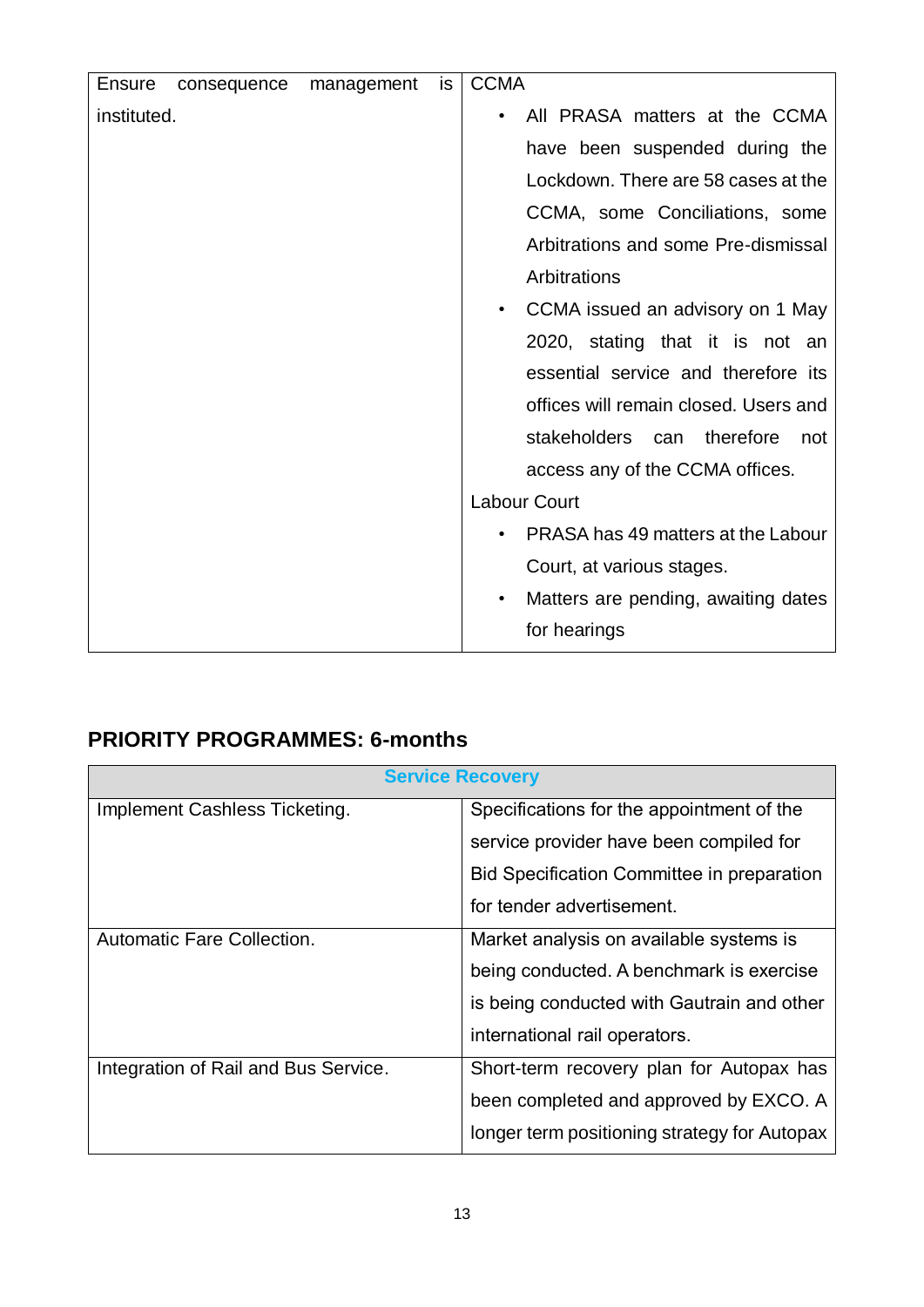|                                               | to fully integrate with rail services is                  |  |
|-----------------------------------------------|-----------------------------------------------------------|--|
|                                               | underway.                                                 |  |
| Improved and predictable time table for train | Timetables<br>systematically<br>being<br>are              |  |
| service.                                      | reviewed for Metrorail, MLPS, and Autopax                 |  |
|                                               | to ensure accuracy, consistency, ease of                  |  |
|                                               | communication, and direct linkage to                      |  |
|                                               | infrastructure and fleet availability. These              |  |
|                                               | are informed by the Service Charter that                  |  |
|                                               | has been approved by EXCO.                                |  |
| New Train Service Provided on                 | The RSR is considering a submission on                    |  |
| Pretoria - Ring Rail Line (East Corridor,     | the extension of the already operating                    |  |
| Tshwane Metrorail)                            | Mamelodi<br>(Pienaarspoort) to Pretoria                   |  |
| Cape Town - Heathfield line (Southern         | Corridor.                                                 |  |
| Corridor, Western Cape)                       | The RSR has approved movement of                          |  |
|                                               | further 8 train sets to the Western Cape (2)              |  |
|                                               | already delivered in 2019).                               |  |
|                                               | <b>Revenue Enhancement &amp; Cost Containment</b>         |  |
| Re-negotiate Eskom Tariffs.                   | Eskom<br>with<br>have<br>Engagements                      |  |
|                                               | commended.                                                |  |
|                                               | Exploring joint submission to NERSA                       |  |
|                                               | on tariff review                                          |  |
|                                               |                                                           |  |
|                                               | Exploring sharing of technical and                        |  |
|                                               | security expertise                                        |  |
| Implement Shared Services Model.              | Development of the Shared Services Model                  |  |
|                                               | is in progress with support departments                   |  |
|                                               | (HCM, Supply chain, Finance and ICT).                     |  |
|                                               | realignment of reporting lines is<br>The                  |  |
|                                               | underway.                                                 |  |
|                                               | <b>Capital Programme &amp; Modernisation Acceleration</b> |  |
| Recovery of Key Corridors:                    | Specifications for the Procurement<br>οf                  |  |
| <b>Western Cape: Central Line Corridor</b>    | Professional<br>Service<br>Provider<br>being              |  |
| Gauteng: Mabopane - Johannesburg              | finalised. Tenders for construction of the                |  |
| Kwazulu Natal: Umlazi - Durban Corridor       | fencing / walling will follow on completion of            |  |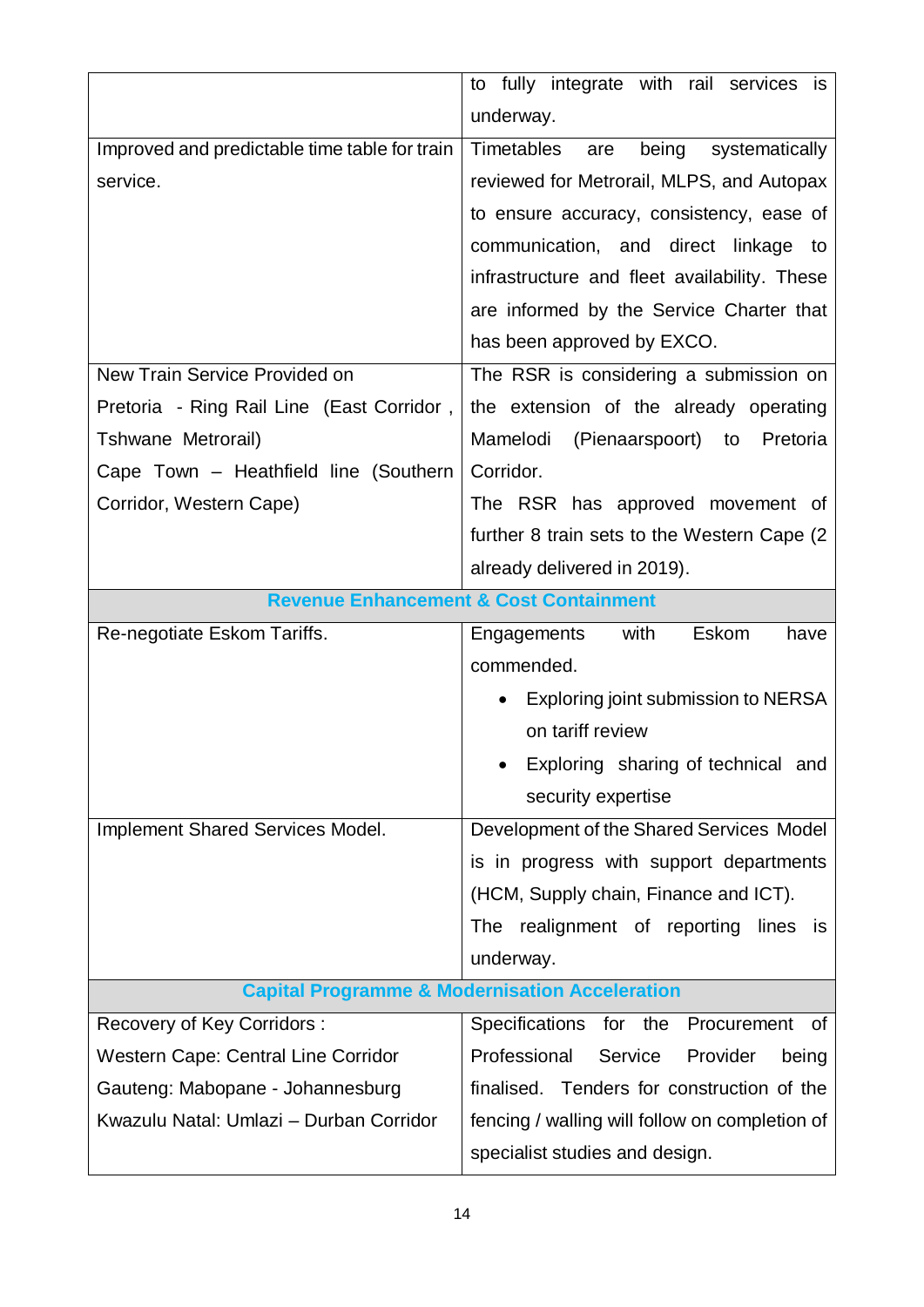|                                                   | The encroachment is a major risk for the       |  |  |
|---------------------------------------------------|------------------------------------------------|--|--|
|                                                   | Central line.                                  |  |  |
|                                                   | Lockdown is negatively impacting the           |  |  |
|                                                   | recovery schedule.                             |  |  |
| <b>Consolidation of Engineering and Technical</b> | Steering Committee has been set up to          |  |  |
| Functions.                                        | oversee implementation.                        |  |  |
|                                                   | <b>Safety &amp; Security</b>                   |  |  |
| Construction of modern control rooms              | Specifications are being developed and         |  |  |
|                                                   | should be out on tender in the next two        |  |  |
|                                                   | months.                                        |  |  |
| Implementation of security<br>measures            | The specifications are being developed for     |  |  |
| (fencing<br>technology) at<br>priority<br>and     | Security technology.                           |  |  |
| corridors and hot spots                           | Depot Fencing designs<br>have<br>been          |  |  |
|                                                   | concluded.                                     |  |  |
|                                                   | Tender for the appointment of Depot            |  |  |
|                                                   | fencing contractor will be advertised by       |  |  |
|                                                   | June 2020.                                     |  |  |
|                                                   | Tender for the appointment of the design       |  |  |
|                                                   | consultant for the corridor walling design     |  |  |
|                                                   | will be going to the market before the end of  |  |  |
|                                                   | June 2020.                                     |  |  |
| Appoint Long-Term Security.                       | SAPS has assisted PRASA in developing          |  |  |
|                                                   | security specification<br>the<br>tender<br>for |  |  |
|                                                   | appointment of private security firms.         |  |  |
|                                                   |                                                |  |  |
|                                                   | Motivation for funding for internal PRASA      |  |  |
|                                                   | security personnel during COVID-19 was         |  |  |
|                                                   | sent to DoT and approval is pending.           |  |  |
|                                                   | <b>Governance</b>                              |  |  |
| Implement<br>Management<br>Document               | Management Policy is<br>Records<br>under       |  |  |
| System.                                           | review.                                        |  |  |
|                                                   | ICT is collating system requirements.          |  |  |
|                                                   | Office 365 is being explored as<br>an          |  |  |
|                                                   | immediate solution in the short term.          |  |  |
|                                                   |                                                |  |  |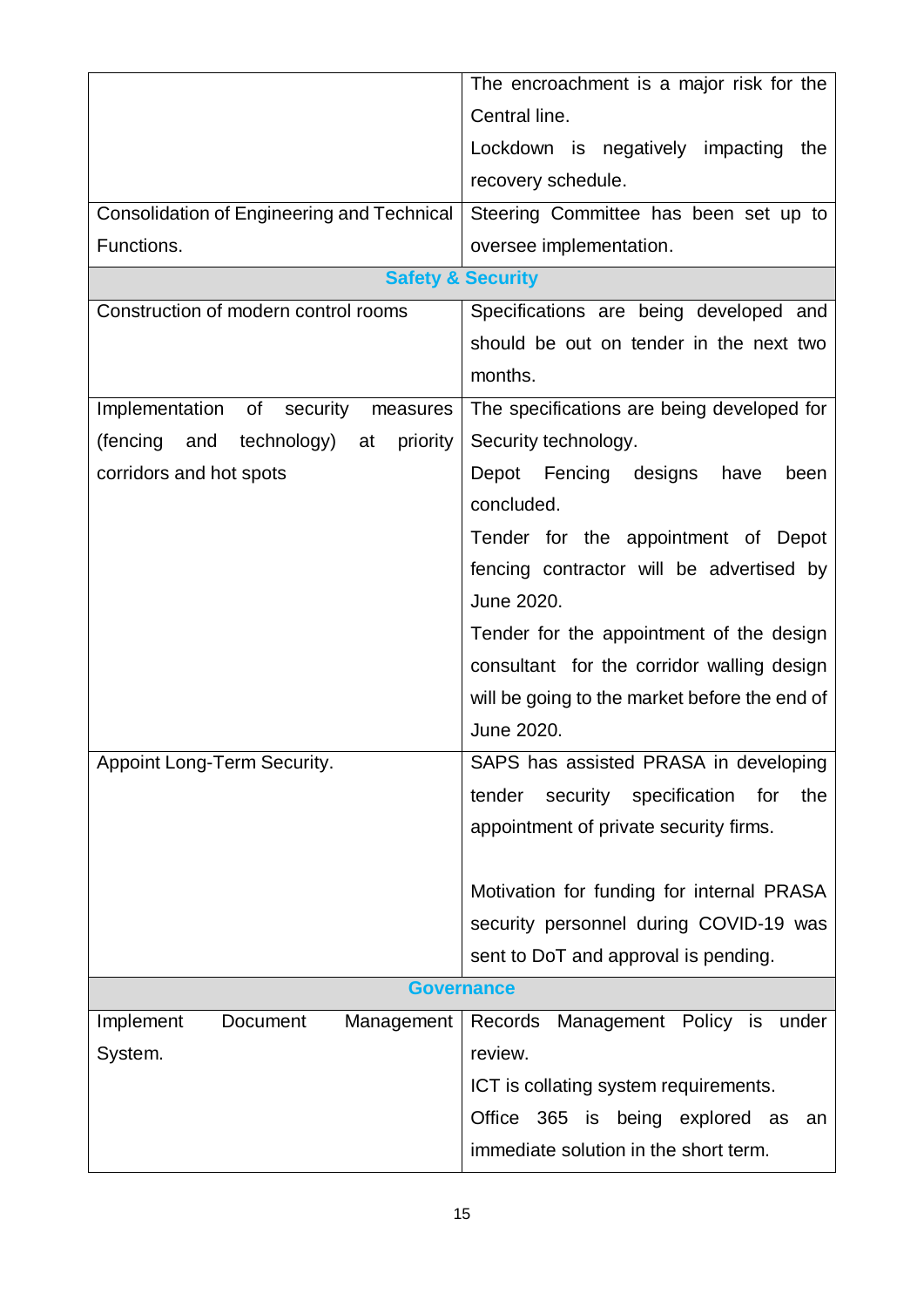| Set-up Panel of Service Providers to        | The SCM Policy has been reviewed to              |
|---------------------------------------------|--------------------------------------------------|
| provide capacity to Capital Programme       | strengthen governance and transparency           |
| implementation.                             | with the necessary agility to expedite           |
|                                             | infrastructure and capital projects delivery.    |
|                                             | Draft SOPs have been developed and will          |
|                                             | be finalised during this month.                  |
|                                             | Delegation of Authority has been reviewed        |
|                                             | and being aligned to necessary thresholds        |
|                                             | to assist with clearing backlog on approval      |
|                                             | processes                                        |
| Performance Management system (PMS)         | Cascading of Performance Management              |
| strictly adhered to.                        | for<br>2020/21<br>scorecards<br>has<br>been      |
|                                             | completed up to General Manager Level at         |
|                                             | the end of April 2020.<br>Cascading of           |
|                                             | Performance Management scorecards to             |
|                                             | assistant<br>will<br>management<br>level<br>be   |
|                                             | completed 30 May 2020.                           |
| recognition<br>Implement<br>Employee<br>and | Recognition<br><b>Rewards</b><br>Employee<br>and |
| Reward programme.                           | Programme is currently being developed           |
|                                             | and will be completed at the end of June         |
|                                             | 2020.                                            |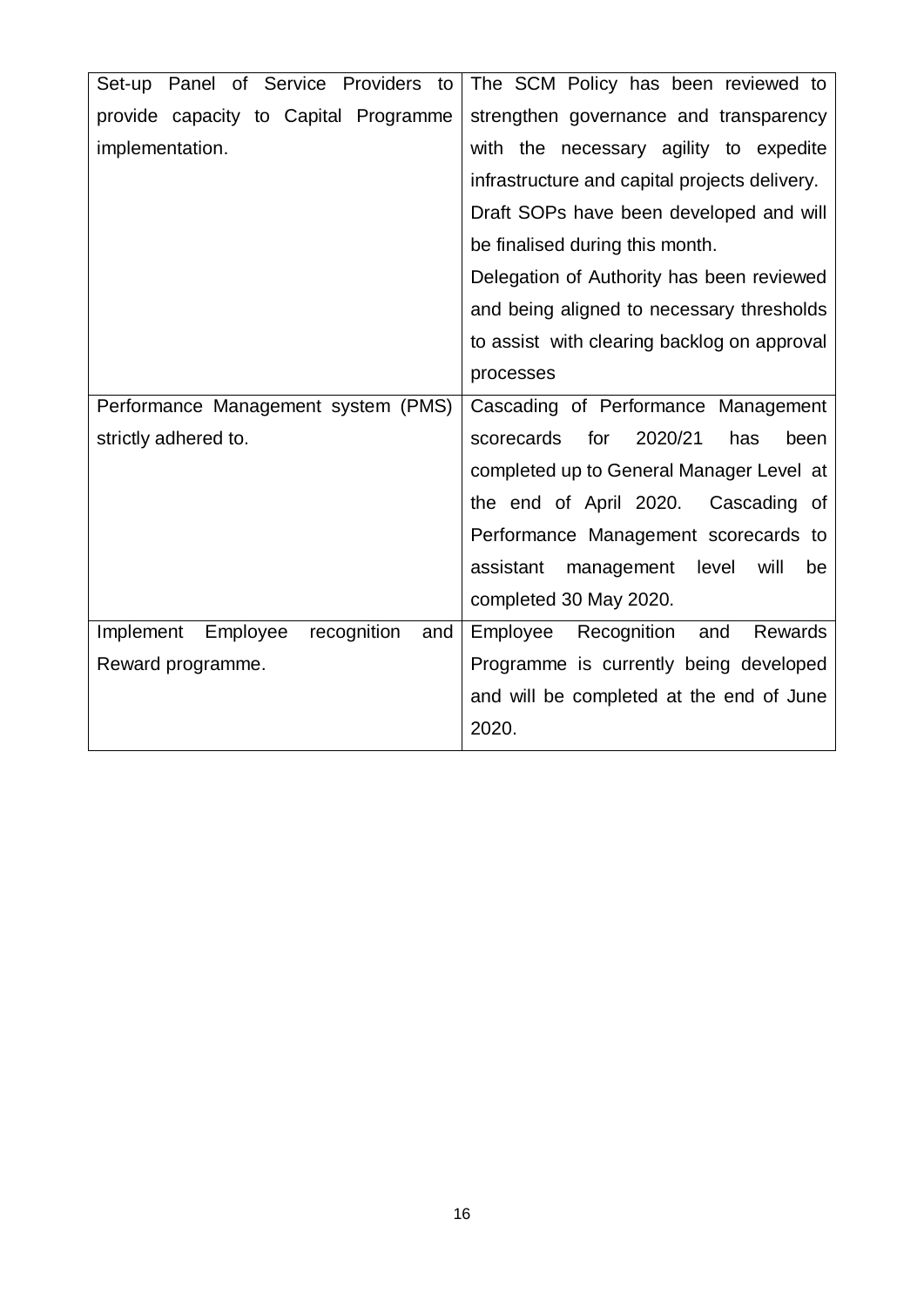# **CORRIDOR RECOVERY PROGRAMME**

During the state of the Nation, President Cyril Ramaphosa announced that PRASA will be recovering services in the Central Line in Cape Town and Mabopane line in Tshwane. Subsequent to this announcement, Minister Fikile Mbalula and I announced the plans for the recovery of these lines. I now will present here an update on these programmes:

• The programme has been reviewed in light of the lockdown, walling programme, and increased theft and vandalism. The revised dates are provided in the table below.

| <b>Corridor</b>                  | <b>Interim (Bus)</b><br><b>Service</b> | <b>Phase 1: Limited</b><br><b>Service</b> | Phase 2:    |
|----------------------------------|----------------------------------------|-------------------------------------------|-------------|
| <b>Central Line</b><br>(Initial) | August 2020                            | September/October<br>2020                 | April 2021  |
| <b>Central Line</b><br>(Revised) | November 2020                          | February/March 2021                       | August 2021 |
| Mabopane<br>(Initial)            | August 2020                            | September/October<br>2020                 | April 2021  |
| Mabopane<br>(Revised)            | November 2020                          | April 2021                                | August 2021 |

- It should however be noted that the above programme / timeframes will continue to be reviewed, as the impact of the COVID-19 Lockdown on the procurement and construction programme is not fully known at this stage. Weekly progress reports are prepared in this regard.
- Teams have utilized the lockdown period to improve and finalise specification for the various infrastructure packages (electrical).
- Procurement schedule for the corridor programmes have also been developed.
- Specific SCM Committees (Specification and Evaluation) are being established to ensure the fast-tracking of specifications and tender evaluations. Advertising of projects under Level 4 lockdown being considered through deviations where applicable.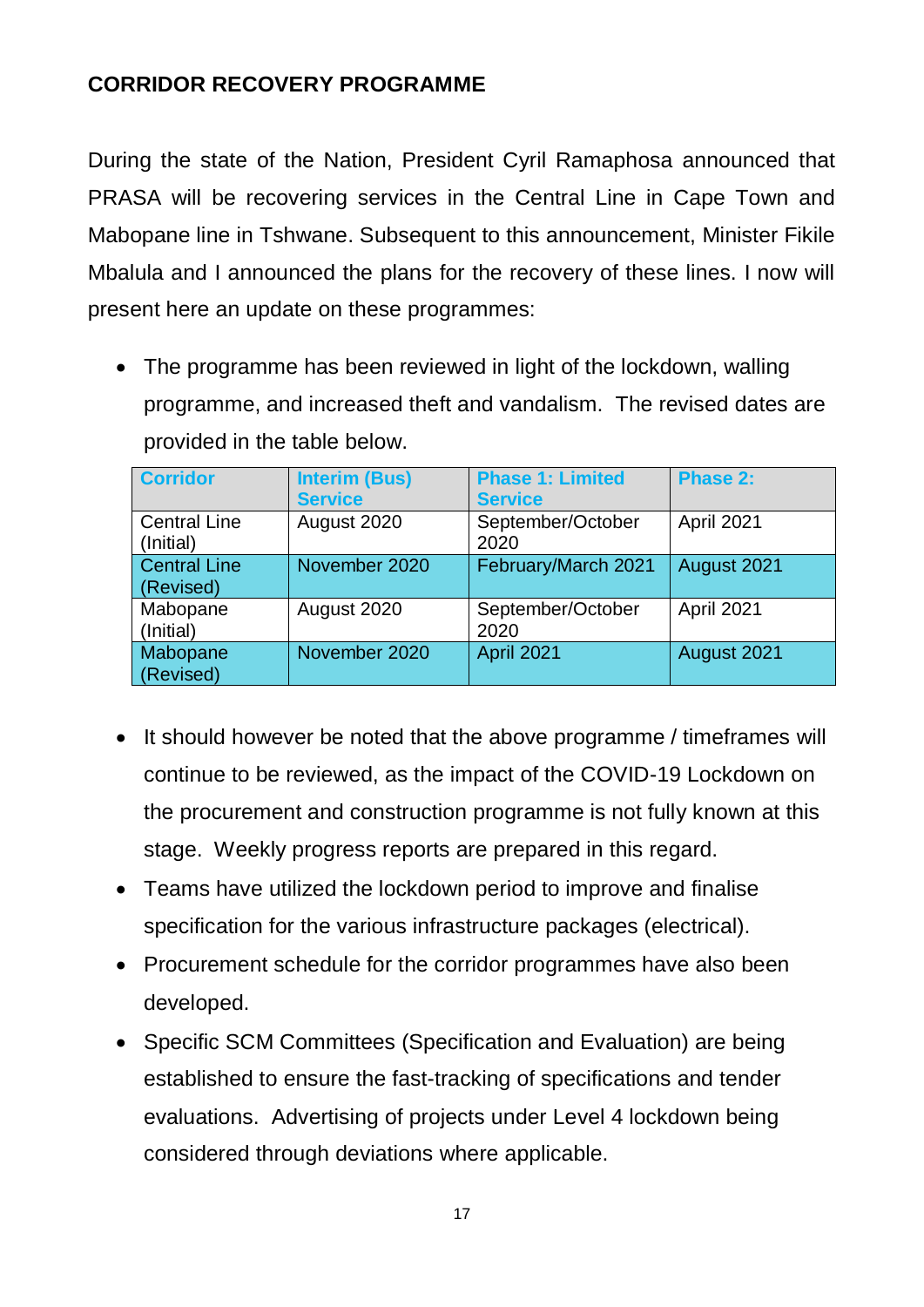- Stakeholder plan being developed to ensure effective communication and involvement of key stakeholders in the programme.
- With regards to the Interim (Bus) service, consideration is being given to the repair and utilisation of some of the Autopax bus fleet.
- The Central Line has been severely impacted by illegal settlements in the rail reserve in Langa, Philippi and Nonkqubela on Khayelitsha. The Minister of Transport is leading a process that is comprised of the National Department of Public Works, the Western Cape Provincial Departments of Human Settlement and Transport and the City of Cape Town. The intention is to find a solution through joints efforts to find alternative accommodation for these illegal settlers.

# **COVID-19**

### **Financial Impact**

- PRASA terminated all services during the Lockdown period Level 5 and Level 4 in line with Regulations
- Revenue loss due to lockdown period April to end May estimated R199m resulting in further cash constraints on an already strained financial situation. The estimated revenue loss for the year at this stage is R757m.

| <b>Revenue Loss</b>     | Amount         | March                    | April         | May           |
|-------------------------|----------------|--------------------------|---------------|---------------|
| Fare revenue: Metrorail | 38 836 271.07  | 7019218.22               | 15 908 526.43 | 15 908 526.43 |
| Fare reevnue: MLPS      | 13 567 896.60  |                          | 6 783 948.30  | 6783948.30    |
| Fare revenue: Autopax   | 60 988 134.16  | $\blacksquare$           | 30 494 067.08 | 30 494 067.08 |
| Rental income           | 86 517 633.19  | $\overline{\phantom{a}}$ | 43 258 816.59 | 43 258 816.59 |
| <b>TOTAL</b>            | 199 909 935.02 | 7019218.22               | 96 445 358.40 | 96 445 358.40 |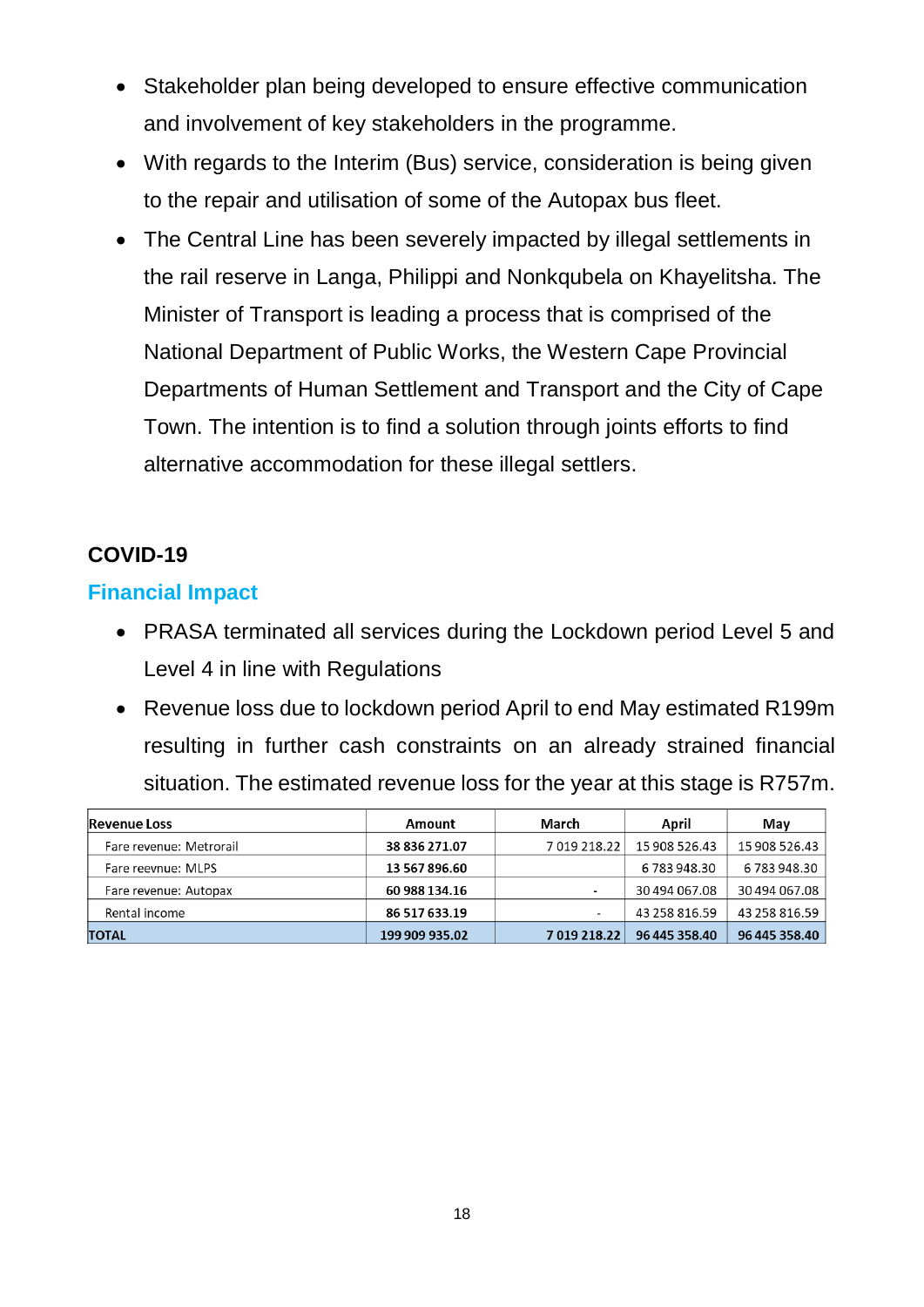## **Impact on Key Projects**

- Overall negative impact on planned project timelines and capital intervention programmes
- Priority corridors i.e. Central Line in Cape Town and Mabopane Corridor in Tshwane, negatively impacted
- No Bids advertised during the lock down period as directed by the National Treasury
- Closed Bids not evaluated, bid validities to be extended where required
- No construction activity (only essential / emergency works) during initial lockdown and limited work under Level 4,
- Active projects to be extended
- Planned critical maintenance work severely affected due to the continued shortage of required commodities, key suppliers / service providers to PRASA were closed during this period

# **Service Resumption**

Train operations will commence under Alert Level 3

- Precautions to limit community transmission and outbreaks.
	- o Screening and testing at stations in collaborations with Dep of **Health**
	- o Crowd management & Social distancing will be practised with clear commuter use protocols (wearing of masks/no eating& drinking on trains)
	- o Sanitation booths are in process of being sourced for Super-core and Core Stations, large depots and offices to handle mass numbers
	- o Deep Cleaning and disinfection programme has commenced for depots and stations.
	- o Trains disinfection commenced and all trains in use will be disinfected after every trip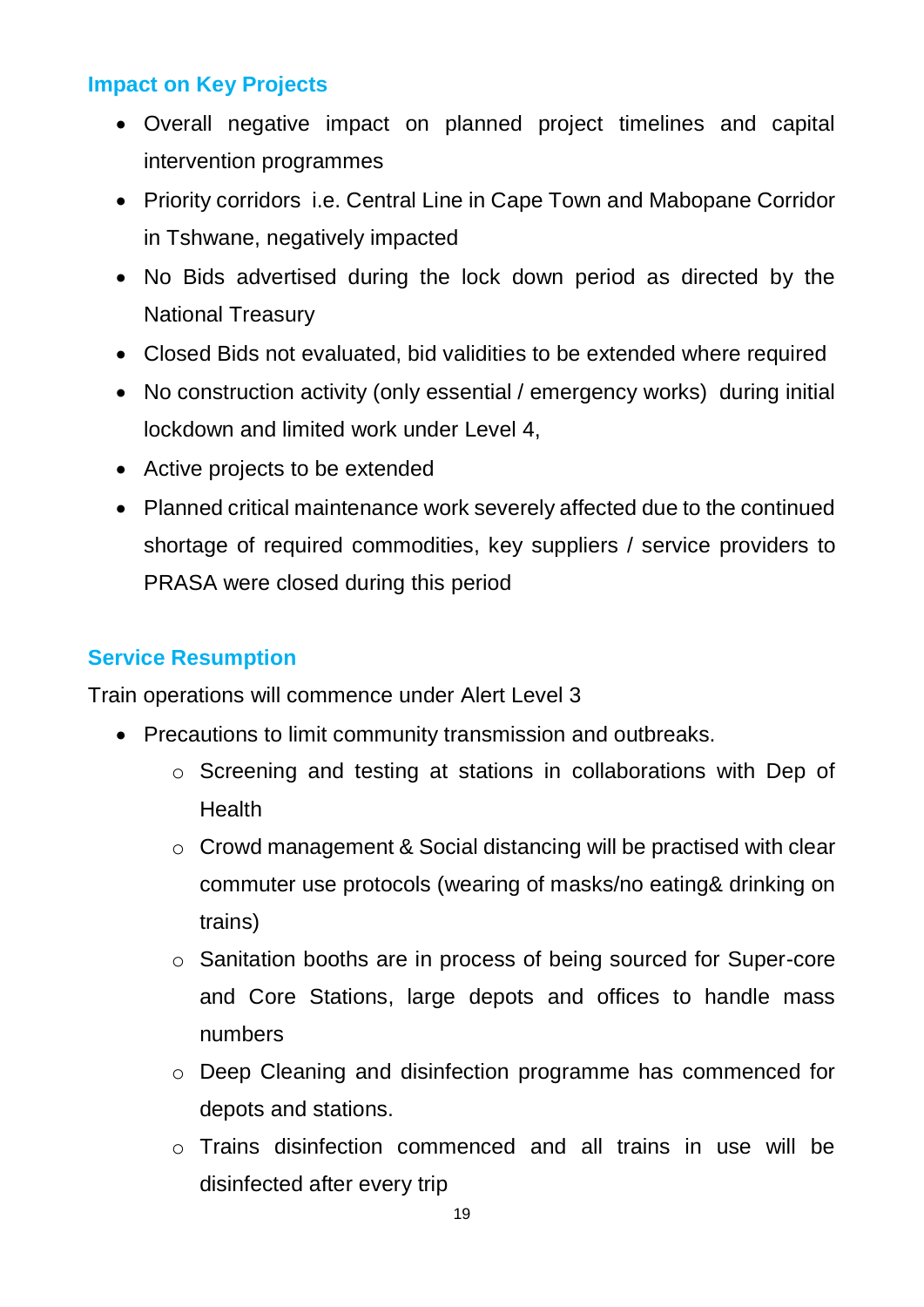- Continuous announcements & Communication of hygiene measures (Washing of hands, wearing of mask, social distancing)
- Simulations will be run to ensure teams are familiar with the handling of crowds at the stations and on-board the trains before the resumption dates
- Weekly inspections undertaken on trains
	- o monitor any theft and vandalism activity,
	- $\circ$  start-up the trainsets, in order to keep them road worthy,
	- o maintenance schedule developed for the resumption of service
	- o Readiness
- We are considering a corridor by corridor resumption.

# **CAPITAL PROGRAMME**

Over the last couple of years, PRASA has not delivered on its own capital programme for a myriad of reasons. This has had a detrimental impact on PRASA operations as well as the industry that services the organization, resulting in a lose-lose situation. We have been working to package and repackage these projects where required in order for us to release these tenders to go to market. This will serve a number of important objectives:

- Improve PRASA operations
- Stimulate the industry
- Contribute to boosting an ailing economy

We are of the opinion that this effort will act as a counter cyclical move to the economic downturn and thus be a welcome contribution. We therefore urge industry players to ready themselves as PRASA rolls out its infrastructure programme over the next few months. The typical projects in question are the following: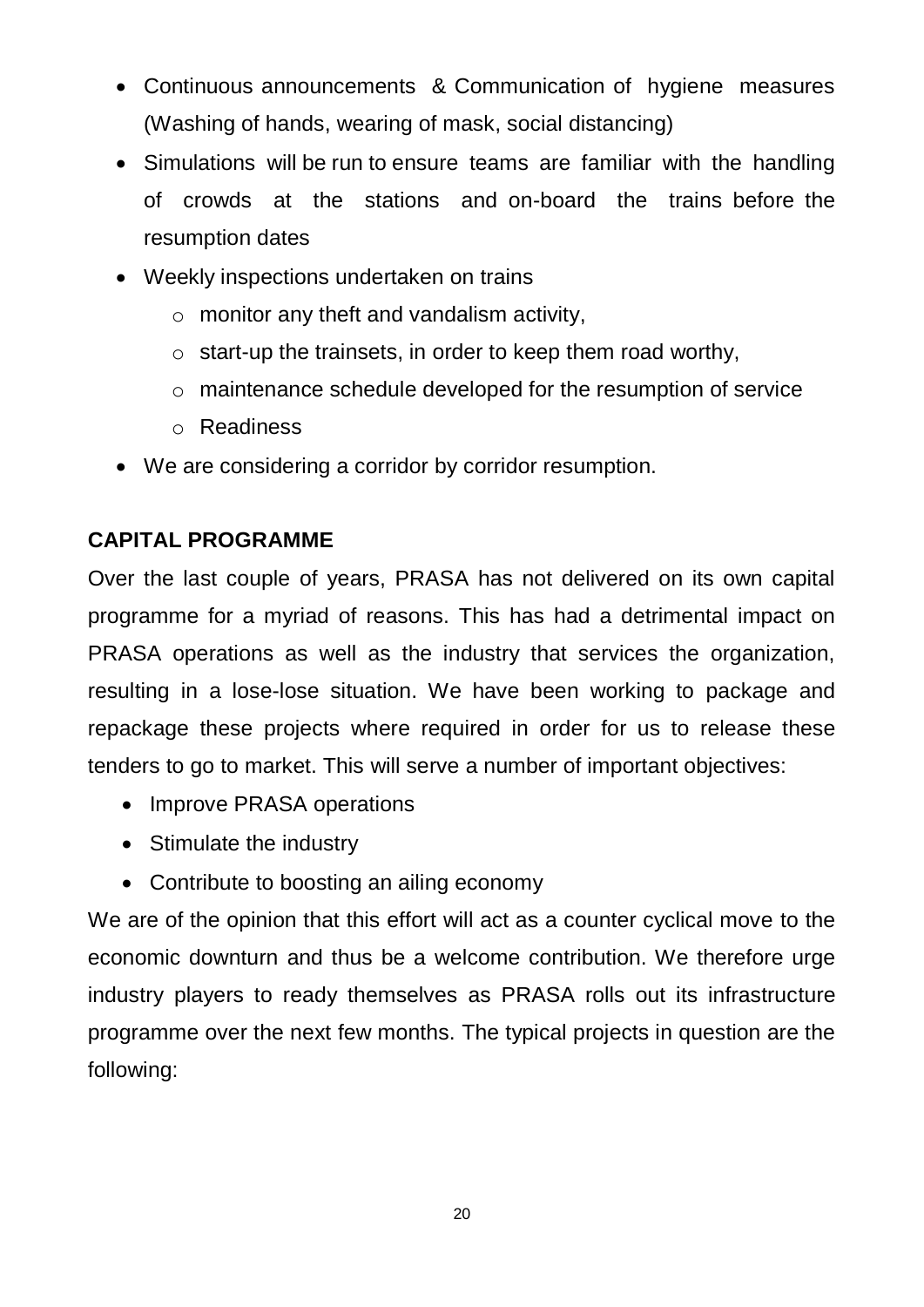| <b>Capital Programme</b>             | <b>Project Description</b>                                                                                                          | <b>Date to Market</b>                                                                                                                                                                                                                                                                                                                                                                                                                                                                                                                    |
|--------------------------------------|-------------------------------------------------------------------------------------------------------------------------------------|------------------------------------------------------------------------------------------------------------------------------------------------------------------------------------------------------------------------------------------------------------------------------------------------------------------------------------------------------------------------------------------------------------------------------------------------------------------------------------------------------------------------------------------|
| Modernisation<br>Depot<br>Programme  | Depot upgrades including<br>high tech machinery such<br>Under floor wheel lathe,<br>synchronised lifting jacks,<br>yard signalling. | Appointments: June 2020:<br>Wolmerton, Salt River and<br>Durban<br>Tender<br>Adverts:<br>Braamfontein,<br>Paarden<br>Eiland and Benrose depots                                                                                                                                                                                                                                                                                                                                                                                           |
| <b>Depot Fencing</b>                 | Installation of fencing and<br><b>CCTV Cameras</b><br><b>Rolling Stock Depots</b>                                                   | Tender Adverts: June 2020                                                                                                                                                                                                                                                                                                                                                                                                                                                                                                                |
| <b>General Overhaul</b>              | Major<br>Maintenance<br>interventions<br>Metrorail<br>on<br>and Shosholoza Meyl rolling<br>stock                                    | Tender Advert: May 2020.                                                                                                                                                                                                                                                                                                                                                                                                                                                                                                                 |
| <b>Rolling Stock Components</b>      | Procurement of components<br>rolling<br>maintenance<br>for<br>including<br>wheels<br>and<br>rotating machines                       | Tender Adverts: June 2020                                                                                                                                                                                                                                                                                                                                                                                                                                                                                                                |
| <b>Corridor Walling</b>              | Erecting walls in between<br>stations                                                                                               | Tender<br>advert<br>for<br>Consultants: June 2020<br><b>Tender for Contactors:</b>                                                                                                                                                                                                                                                                                                                                                                                                                                                       |
| Signalling                           | Installation of new signalling<br>system through complex<br>multi-<br>programme<br>of<br>disciplinary projects                      | <b>Tender Advert: KZN</b><br><b>PRASA Train Control</b><br>System Design and<br>Construct - July 2020<br>Tender Advert: GP&WC<br>Optic Fibre Design and<br>Construct - July 2020<br><b>Tender Advert: GP&amp;WC</b><br><b>PRASA Train Control</b><br>System Design and<br><b>Construct August 2020</b><br><b>Tender Advert: National</b><br><b>GSM-R Design and</b><br>Construct - June 2020 -<br>September 2020<br><b>Tender Advert: GP&amp;WC</b><br><b>Electronic Authorisation</b><br>System Design and<br>Construct - September2020 |
| Mabopane & Central Line<br>Corridors | <b>Recovery of train Services</b>                                                                                                   | Tender adverts: Tenders for<br>various packages will be<br>advertised starting in June<br>2020 until August 2020.                                                                                                                                                                                                                                                                                                                                                                                                                        |
| <b>OHTE Refurbishment</b>            | <b>Refurbishment of OHTE</b>                                                                                                        | Tender Advert: July 2020                                                                                                                                                                                                                                                                                                                                                                                                                                                                                                                 |
| <b>Perway Rehabilitation</b>         | <b>Procurement of Rails</b>                                                                                                         | Appointments: June 2020                                                                                                                                                                                                                                                                                                                                                                                                                                                                                                                  |
| <b>Perway Rehabilitation</b>         | <b>On-Track Machines</b>                                                                                                            | Appointments:<br>June 2020 (6 months<br>contract)<br>Jan 2021 (3 yr contract)                                                                                                                                                                                                                                                                                                                                                                                                                                                            |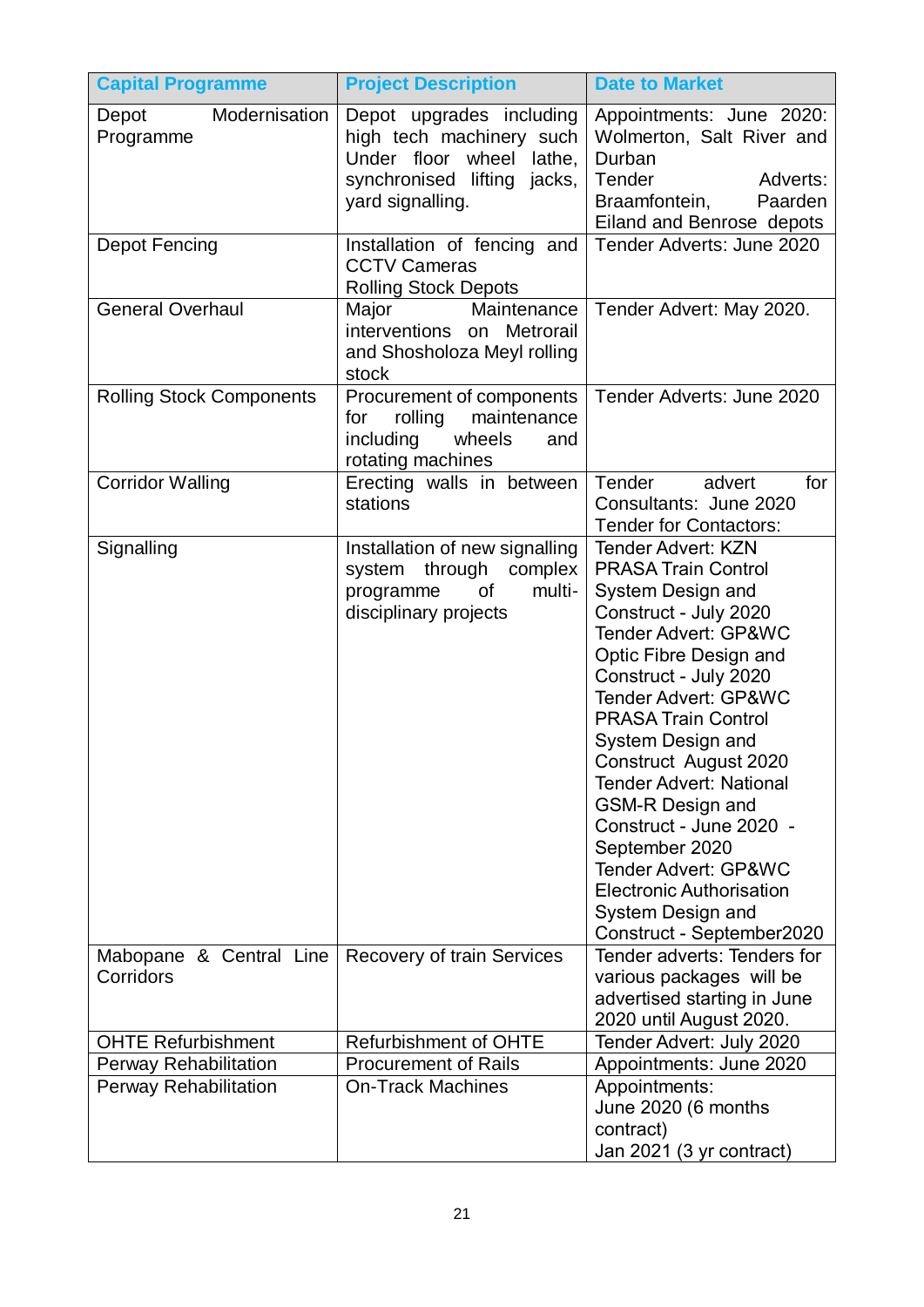| <b>Security Programme</b> | Procurement of Security   Tender Adverts: June 2020 |  |
|---------------------------|-----------------------------------------------------|--|
|                           | Technologies, Fencing,                              |  |
|                           | Control Rooms, Specialised                          |  |
|                           | Investigations, Specialised                         |  |
|                           | Security Vehicles, Armored                          |  |
|                           | vehicles, Drones, Armed                             |  |
|                           | Response and Physical                               |  |
|                           | Security                                            |  |

The estimated Capex budget for these projects in FY 2020/21 is R7bn.